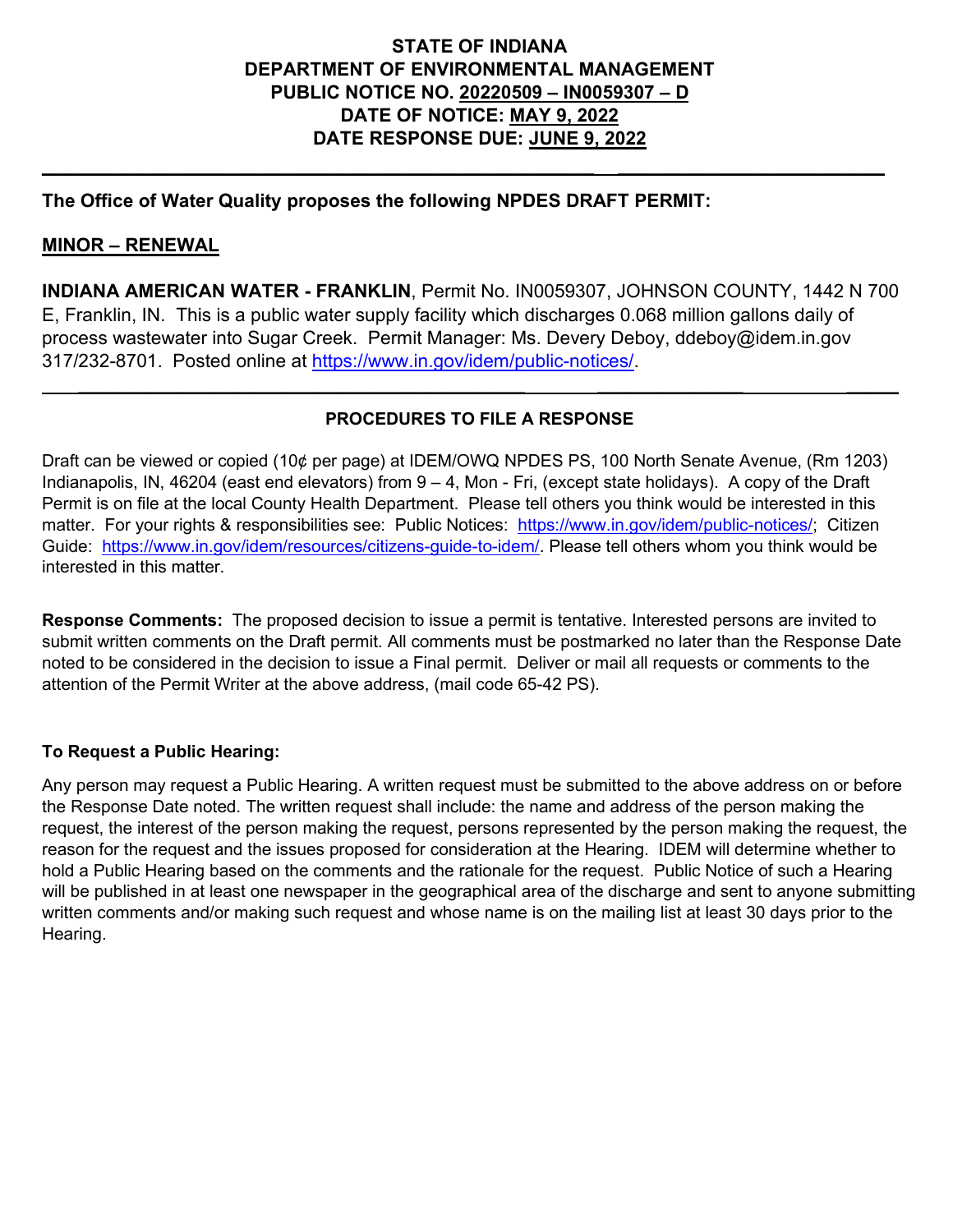

#### **INDIANA DEPARTMENT OF ENVIRONMENTAL MANAGEMENT**

*We Protect Hoosiers and Our Environment.*

100 N. Senate Avenue • Indianapolis, IN 46204

(800) 451-6027 • (317) 232-8603 • www.idem.IN.gov

**Eric J. Holcomb Brian C. Rockensuess** *Governor Commissioner* 

May 9, 2022

VIA ELECTRONIC MAIL

Ron Ballard, Senior Operations Superintendent IAW – Franklin 1442 N 700 E Franklin, IN 46131

Dear Mr. Ballard:

Re: NPDES Permit No. IN0059307 Draft Permit Indiana American Water – Franklin Franklin, IN – Johnson County

 Your application and supporting documents have been reviewed and processed in accordance with rules adopted under 327 IAC 5. Enclosed is a copy of the draft NPDES Permit.

 Pursuant to IC 13-15-5-1, IDEM will publish the draft permit document online at [https://www.in.gov/idem/public-notices/.](https://www.in.gov/idem/public-notices/) Additional information on public participation can be found in the "Citizens' Guide to IDEM", available at [https://www.in.gov/idem/resources/citizens](https://www.in.gov/idem/resources/citizens-guide-to-idem/)[guide-to-idem/.](https://www.in.gov/idem/resources/citizens-guide-to-idem/) A 30-day comment period is available to solicit input from interested parties, including the public.

 Please review this draft permit and associated documents carefully to become familiar with the proposed terms and conditions. Comments concerning the draft permit should be submitted in accordance with the procedure outlined in the enclosed public notice form. We suggest that you meet with us to discuss major concerns or objections you may have with the draft permit.

 Questions concerning this draft permit may be addressed to Ms. Devery J. DeBoy of my staff, at 317/232-8701 or DDeboy@idem.in.gov.

Sincerely,

what that

Richard Hamblin, Chief Industrial NPDES Permits Section Office of Water Quality

**Enclosures** 

cc: Johnson County Health Department Kirk D. Kuroiwa, Plant Supervisor Kevin Stark, IDEM Inspector

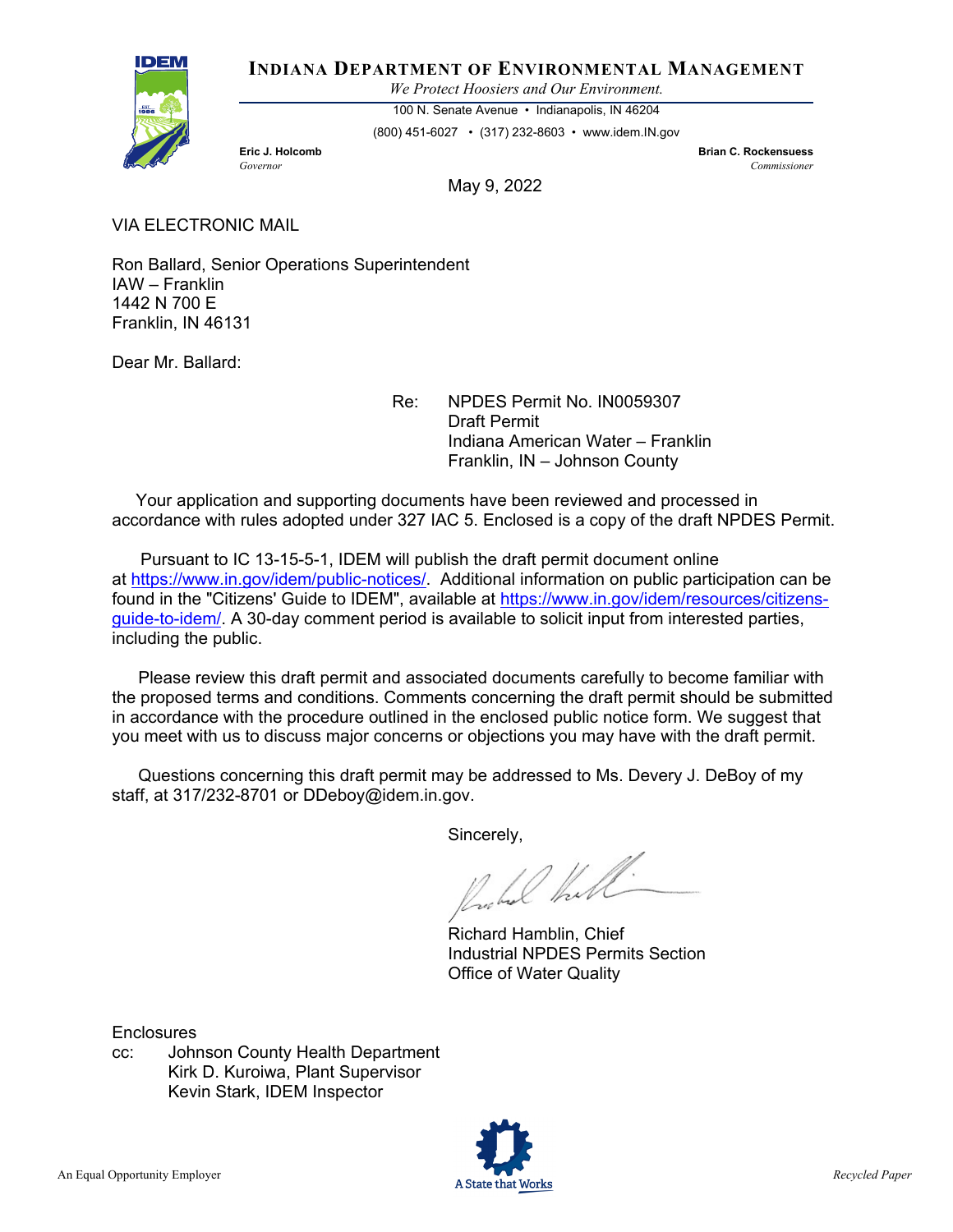Page 1 of 26 Permit No. IN0059307

### STATE OF INDIANA

#### DEPARTMENT OF ENVIRONMENTAL MANAGEMENT

#### AUTHORIZATION TO DISCHARGE UNDER THE

#### NATIONAL POLLUTANT DISCHARGE ELIMINATION SYSTEM

In compliance with the provisions of the Federal Water Pollution Control Act, as amended, (33 U.S.C. 1251 et seq., the "Clean Water Act" or "CWA"), and IDEM's authority under IC 13-15,

INDIANA AMERICAN WATER CO. - FRANKLIN

is authorized to discharge from a wastewater treatment plant that is located at 1442 North County Road 700 East, Franklin, Indiana to receiving waters identified as Sugar Creek in accordance with effluent limitations, monitoring requirements, and other conditions set forth in Parts I and II hereof. This permit may be revoked for the nonpayment of applicable fees in accordance with IC 13-18-20.

Effective Date:\_\_\_\_\_\_\_\_\_\_\_\_\_\_\_\_\_\_\_\_\_\_\_\_\_\_\_\_\_\_\_\_

Expiration Date:\_\_\_\_\_\_\_\_\_\_\_\_\_\_\_\_\_\_\_\_\_\_\_\_\_\_\_\_\_\_\_

In order to receive authorization to discharge beyond the date of expiration, the permittee shall submit such information and forms as are required by the Indiana Department of Environmental Management no later than 180 days prior to the date of expiration.

| Issued on                        | for the Indiana Department of |
|----------------------------------|-------------------------------|
| <b>Environmental Management.</b> |                               |

 Richard Hamblin, Chief Industrial NPDES Permits Section Office of Water Quality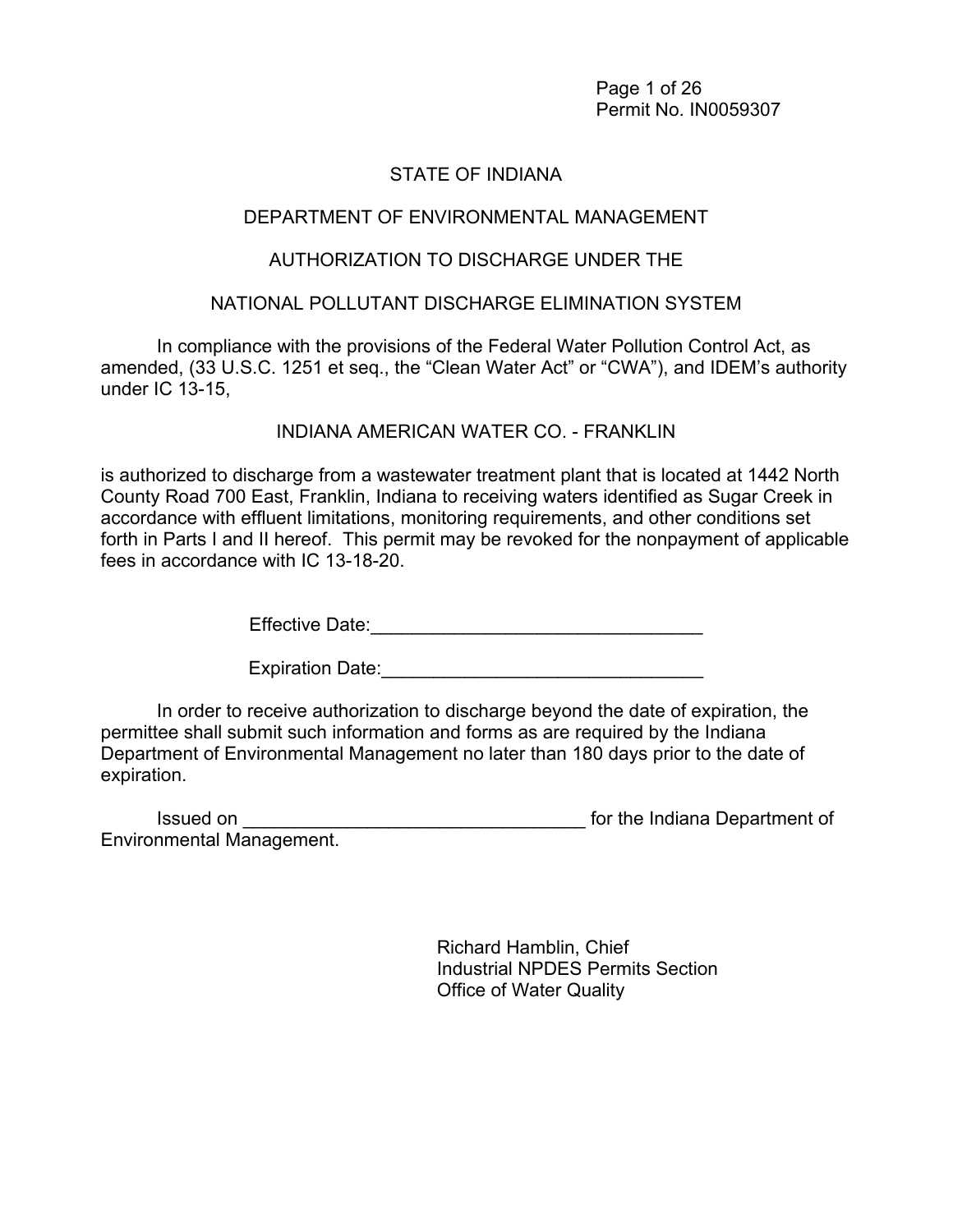#### PART I

#### A. EFFLUENT LIMITATIONS AND MONITORING REQUIREMENTS

1. The permittee is authorized to discharge from the outfall listed below in accordance with the terms and conditions of this permit. The permittee is authorized to discharge from Outfall 001, located at Latitude 39° 30' 0", Longitude -85° 58' 12". The discharge is limited to filter backwash water. Samples taken in compliance with the monitoring requirements below shall be taken at a point representative of the discharge but prior to entry into Sugar Creek. Such discharge shall be limited and monitored by the permittee as specified below:

# DISCHARGE LIMITATIONS [1][2] Outfall 001

Table 1

|                |                     |         |              | l able 1       |                                 |       |                                |               |
|----------------|---------------------|---------|--------------|----------------|---------------------------------|-------|--------------------------------|---------------|
|                | Quantity or Loading |         |              |                | <b>Quality or Concentration</b> |       | <b>Monitoring Requirements</b> |               |
|                | Monthly             | Dailv   |              | Monthly        | Dailv                           |       | Measurement                    | Sample        |
| Parameter      | Average             | Maximum | <u>Units</u> | <b>Average</b> | Maximum                         | Units | Frequency                      | <u>Type</u>   |
| <b>Flow</b>    | Report              | Report  | <b>MGD</b>   | -----          | -----                           |       | 1 X Monthly                    | 24 Hour Total |
| <b>TSS</b>     |                     |         | -----        | 20.0           | 40.0                            | ma/l  | 1 X Monthly                    | Grab          |
| Total Iron [4] | -----               |         | -----        | 2.4            | $5.5\,$                         | ma/l  | 1 X Monthly                    | Grab          |
| TRC [5][6]     | -----               |         | -----        | 0.02           | 0.04                            | mg/l  | 1 X Monthly                    | Grab          |

#### Table 2

|           | Quality or Concentration |         |              | <b>Monitoring Requirements</b> |             |
|-----------|--------------------------|---------|--------------|--------------------------------|-------------|
|           | Dailv                    | Dailv   |              | Measurement Sample             |             |
| Parameter | Minimum                  | Maximum | <u>Units</u> | Frequency                      | <u>Type</u> |
| pH [3]    | 6.0                      | 9.0     | s.u.         | 1 X Monthly                    | Grab        |

[1] See Part I.B. of the permit for the minimum narrative limitations.

[2] In the event that a new water treatment additive is to be used that will contribute to this Outfall, or changes are to be made in the use of water treatment additives, including dosage, the permittee must apply for and receive approval from IDEM prior to such discharge. Discharges of any such additives must meet Indiana water quality standards. The permittee must apply for permission to use water treatment additives by completing and submitting State Form 50000 (Application for Approval to Use Water Treatment Additives) currently available

at: [https://www.in.gov/idem/forms/idem-agency-forms/](http://www.in.gov/idem/5157.htm)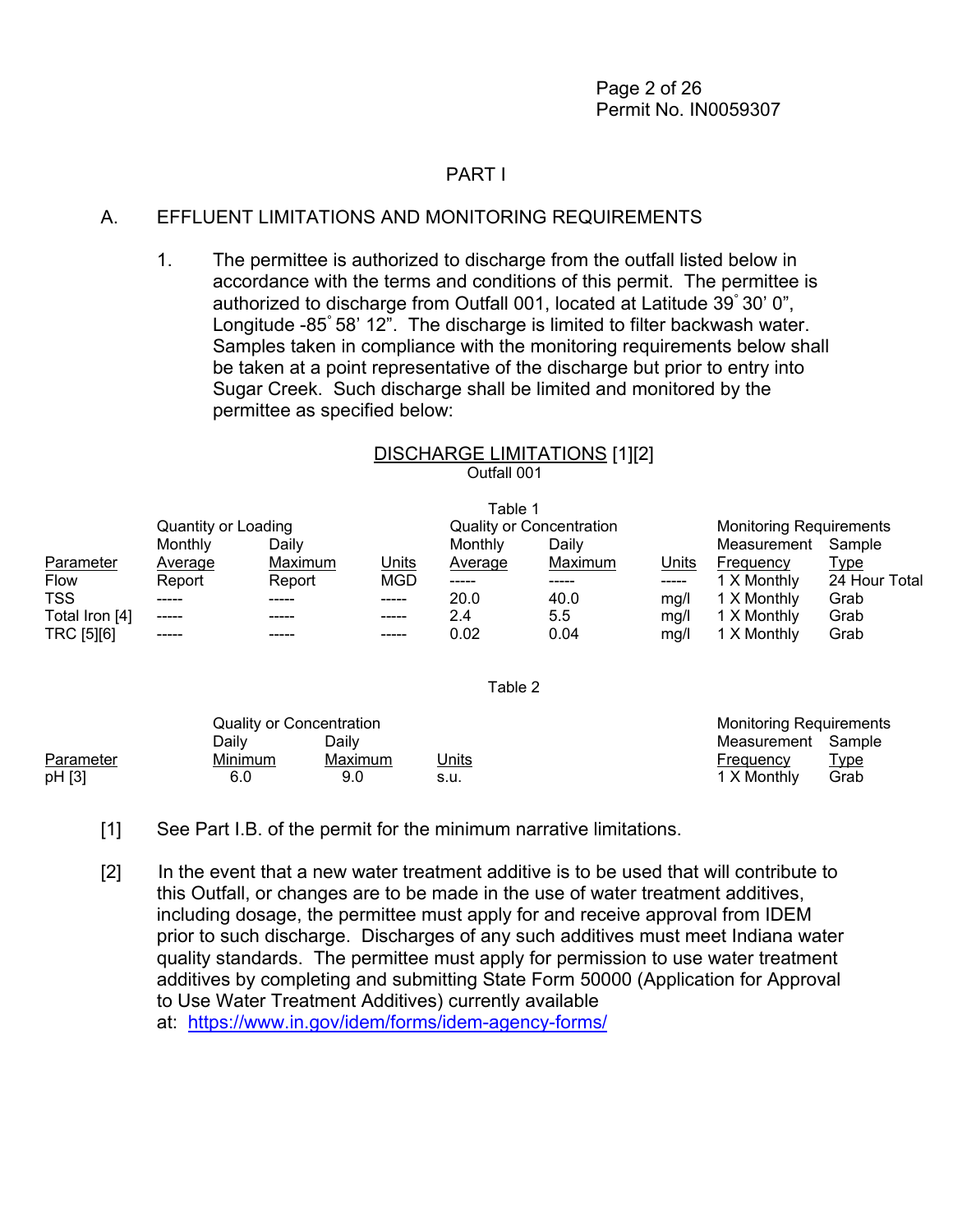#### Page 3 of 26 Permit No. IN0059307

- [3] If the permittee collects more than one grab sample on a given day for pH, the values shall not be averaged for reporting daily maximums or daily minimums. The permittee must report the individual minimum and the individual maximum pH value of any sample during the month on the Monthly Monitoring Report form.
- [4] The permittee shall measure and report the identified metal as total recoverable metal.
- [5] The water quality based effluent limit (WQBEL) for Total Residual Chlorine (TRC is less than the limit of quantitation (LOQ) as specified in footnote  $\left[\frac{*}{\cdot}\right]$ . Compliance with this permit will be demonstrated if the effluent concentrations measured are less than the LOQ.

If the measured concentration of TRC is greater than the water quality based effluent limitations and above the respective LOD specified in footnote [6] in any three (3) consecutive analyses, or any five (5) out of nine (9) analyses, then the discharger shall:

- (1) Determine the source of the parameter through an evaluation of sampling techniques, analytical/laboratory procedures, and waste streams (including internal waste streams); and re-examine the chlorination /dechlorination procedures.
- (2) The sampling and analysis for TRC shall be increased to 2 X Monthly and remain at this increased sampling frequency until:
	- (a) The increased sampling frequency for TRC has been in place for at least five (5) months
	- (b) At least nine (9) samples have been taken under this increased sampling frequency; and
	- (c) The measured concentration of TRC is less than the LOD specified in footnote [6] in at least seven (7) out of the nine (9) most recent analyses.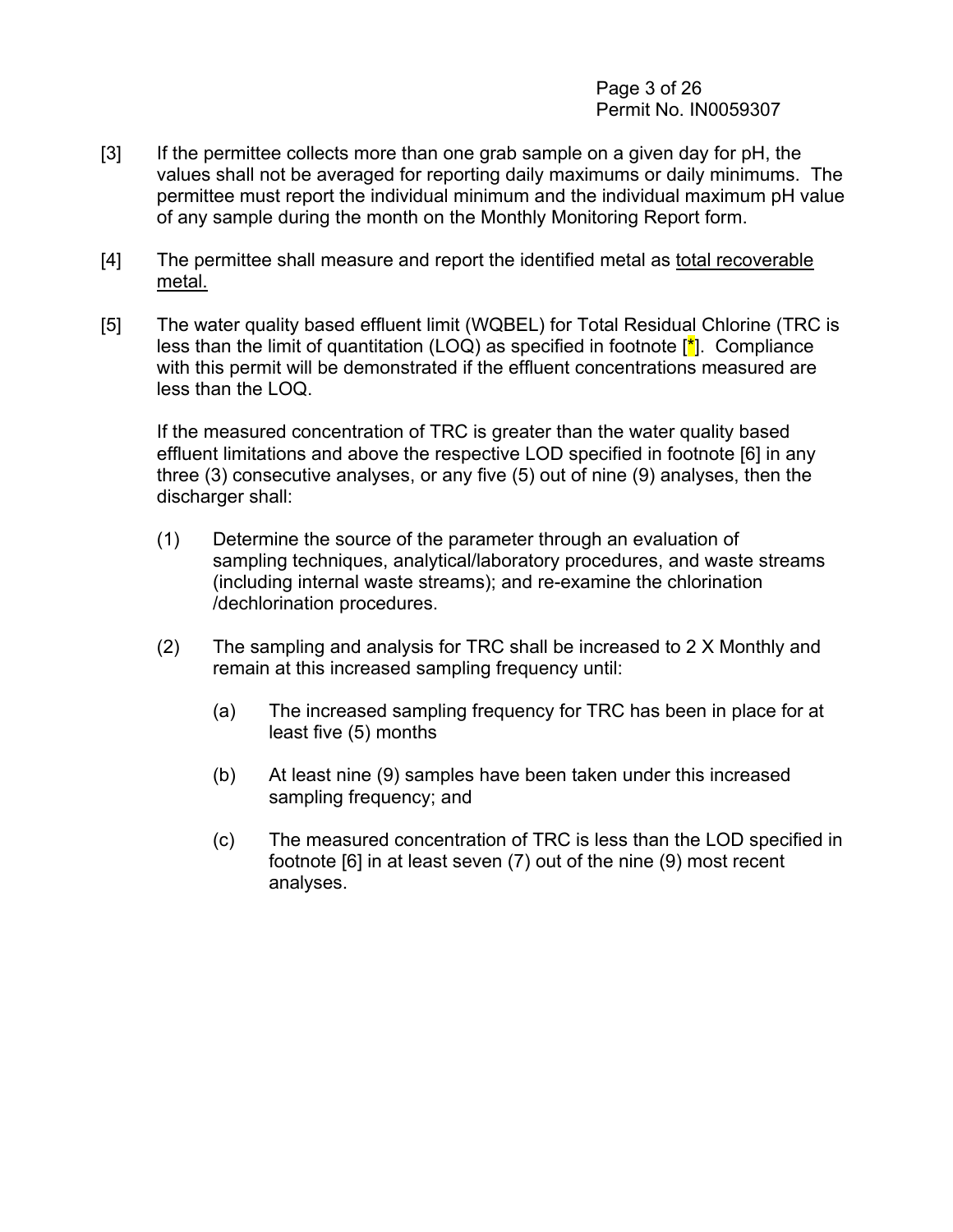Page 4 of 26 Permit No. IN0059307

[6] The following EPA approved test methods and associated LODs and LOQs are to be used in the analysis of the effluent samples. Alternative methods may be used if first approved by IDEM and EPA, if applicable.

| Parameter | Test Method               | <b>LOD</b>          | <u>LOQ</u>  |
|-----------|---------------------------|---------------------|-------------|
| Chlorine  | 4500-CI-D-2000, E-2000 or |                     |             |
|           | 4500-CI-G-2000            | $0.02 \text{ mg/l}$ | $0.06$ mg/l |

#### Case-Specific LOD/LOQ

The permittee may determine and use a case-specific LOD or LOQ using the analytical method specified above, or any other analytical test method which is approved by the Commissioner, and EPA if applicable, prior to use. The LOD shall be derived by the procedure specified for method detection limits contained in 40 CFR Part 136, Appendix B, and the LOQ shall be set equal to 3.18 times the LOD. Other methods may be used if first approved by the Commissioner.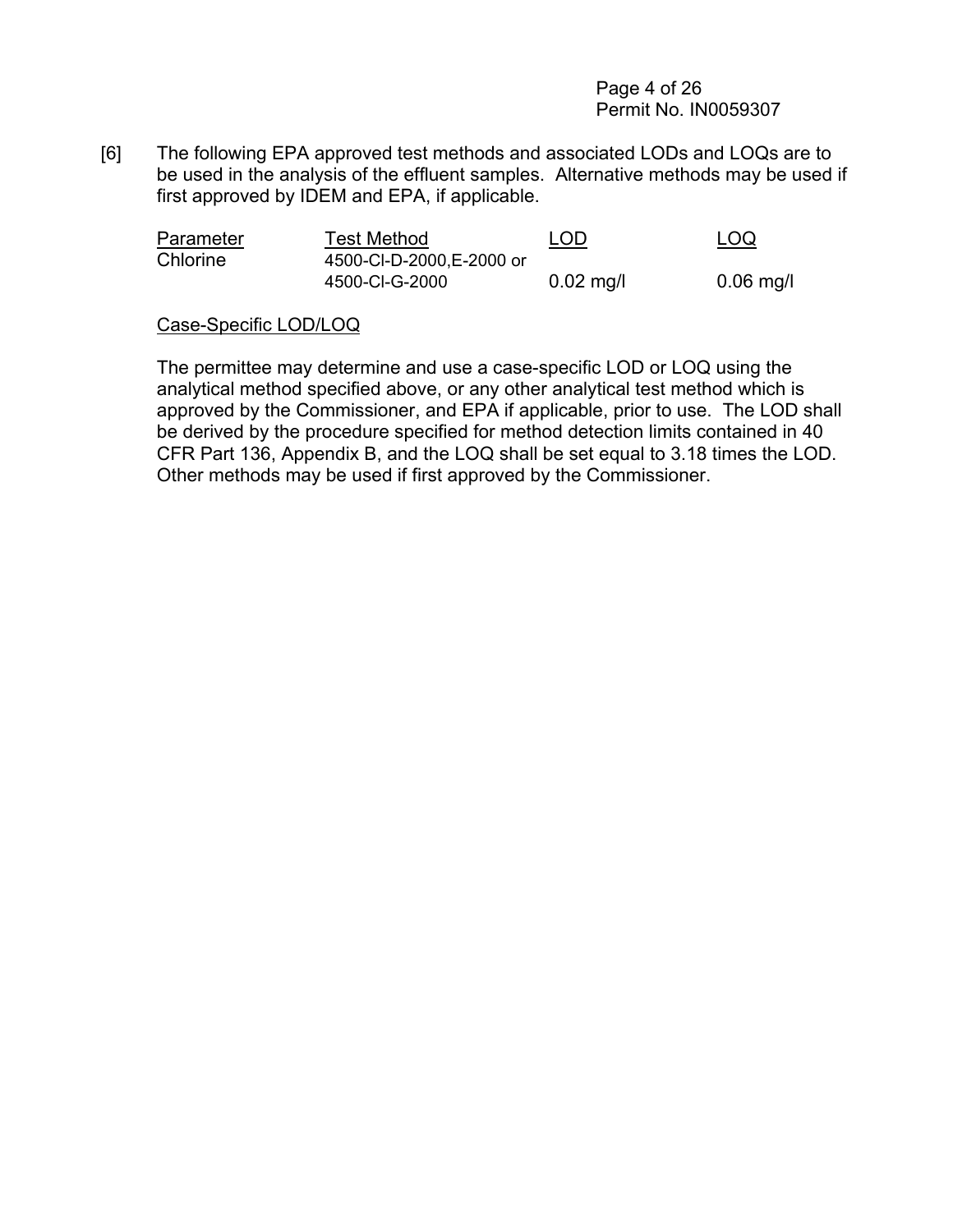#### B. MINIMUM NARRATIVE LIMITATIONS

At all times the discharge from any and all point sources specified within this permit shall not cause receiving waters:

- 1. including waters within the mixing zone, to contain substances, materials, floating debris, oil, scum attributable to municipal, industrial, agricultural, and other land use practices, or other discharges that do any of the following:
	- a. will settle to form putrescent or otherwise objectionable deposits;
	- b. are in amounts sufficient to be unsightly or deleterious;
	- c. produce color, visible oil sheen, odor, or other conditions in such degree as to create a nuisance;
	- d. are in amounts sufficient to be acutely toxic to , or to otherwise severely injure or kill aquatic life, other animals, plants, or humans;
	- e. are in concentrations or combinations that will cause or contribute to the growth of aquatic plants or algae to such a degree as to create a nuisance, be unsightly, or otherwise impair the designated uses.
- 2. outside the mixing zone, to contain substances in concentrations that on the basis of available scientific data are believed to be sufficient to injure, be chronically toxic to, or be carcinogenic, mutagenic, or teratogenic to humans, animals, aquatic life, or plants.

#### C. MONITORING AND REPORTING

1. Representative Sampling

Samples and measurements taken as required herein shall be representative of the volume and nature of the monitored discharge flow and shall be taken at times which reflect the full range and concentration of effluent parameters normally expected to be present. Samples shall not be taken at times to avoid showing elevated levels of any parameters.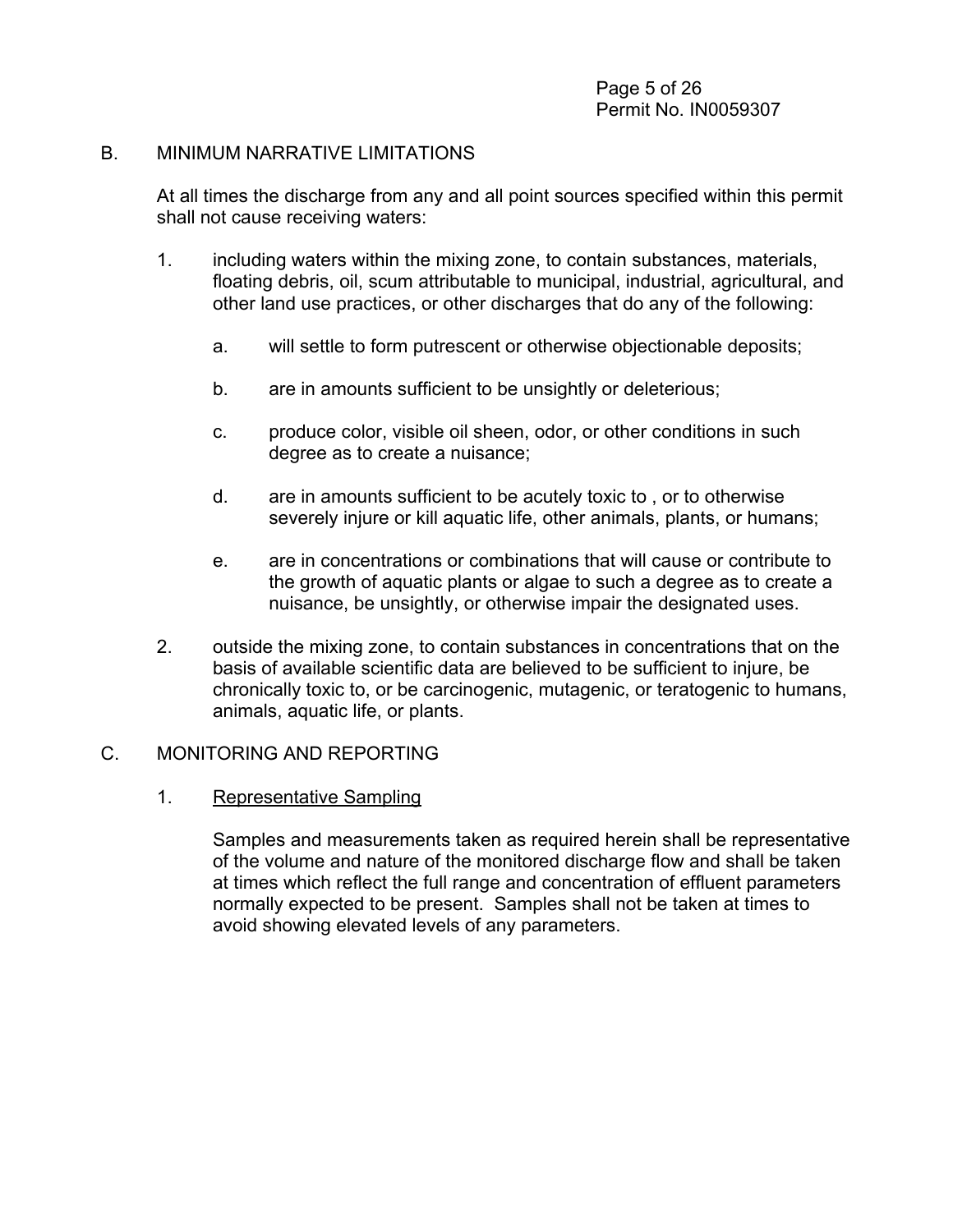#### 2. Monthly Reporting

The permittee shall submit monitoring reports to the Indiana Department of Environmental Management (IDEM) containing results obtained during the previous month and shall be submitted no later than the 28th day of the month following each completed monitoring period. The first report shall be submitted by the 28th day of the month following the month in which the permit becomes effective. These reports shall include, but not necessarily be limited to, the Discharge Monitoring Report (DMR) and the Monthly Monitoring Report (MMR). All reports shall be submitted electronically by using the NetDMR application, upon registration, receipt of the NetDMR Subscriber Agreement, and IDEM approval of the proposed NetDMR Signatory. Access the NetDMR website (for initial registration and DMR/MMR submittal) via CDX at: [https://cdx.epa.gov/.](https://cdx.epa.gov/) The Regional Administrator may request the permittee to submit monitoring reports to the Environmental Protection Agency if it is deemed necessary to assure compliance with the permit. See Part II.C.10 of this permit for Future Electronic Reporting Requirements.

- a. Calculations that require averaging of measurements of daily values (both concentrations and mass) shall use an arithmetic mean, except the monthly average for *E. coli* shall be calculated as a geometric mean.
- b. Daily effluent values (both mass and concentration) that are less than the LOQ that are used to determine the monthly average effluent level shall be accommodated in calculation of the average using statistical methods that have been approved by the Commissioner.
- c. Effluent concentrations less than the LOD shall be reported on the Discharge Monitoring Report (DMR) forms as < (less than) the value of the LOD. For example, if a substance is not detected at a concentration of 0.1 µg/l, report the value as <0.1 µg/l.
- d. Effluent concentrations greater than or equal to the LOD and less than the LOQ that are reported on a DMR shall be reported as the actual value and annotated on the DMR to indicate that the value is not quantifiable.
- e. Mass discharge values which are calculated from concentrations reported as less than the value of the limit of detection shall be reported as less than the corresponding mass discharge value.
- f. Mass discharge values that are calculated from effluent concentrations greater than the limit of detection shall be reported as the calculated value.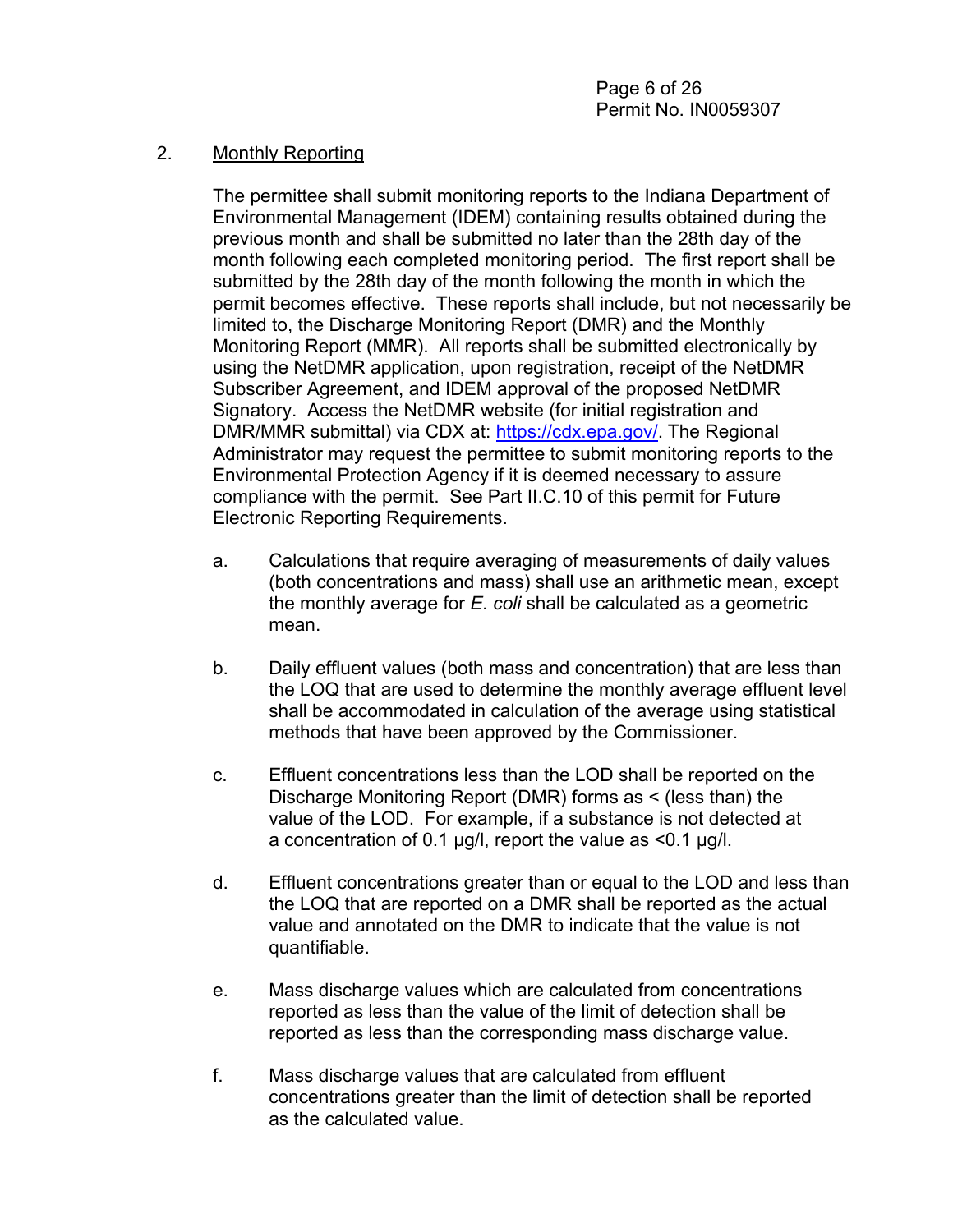#### 3. Definitions

a. "Monthly Average" means the total mass or flow-weighted concentration of all daily discharges during a calendar month on which daily discharges are sampled or measured, divided by the number of daily discharges sampled and/or measured during such calendar month.

The monthly average discharge limitation is the highest allowable average monthly discharge for any calendar month.

- b. "Daily Discharge" means the total mass of a pollutant discharged during the calendar day or, in the case of a pollutant limited in terms other than mass pursuant to 327 IAC 5-2-11(e), the average concentration or other measurement of the pollutant specified over the calendar day or any twenty-four hour period that reasonably represents the calendar day for the purposes of sampling.
- c. "Daily Maximum" means the maximum allowable daily discharge for any calendar day.
- d. A "24-hour composite sample" means a sample consisting of at least 3 individual flow-proportioned samples of wastewater, taken by the grab sample method or by an automatic sampler, which are taken at approximately equally spaced time intervals for the duration of the discharge within a 24-hour period and which are combined prior to analysis. A flow-proportioned composite sample may be obtained by:
	- (1) recording the discharge flow rate at the time each individual sample is taken,
	- (2) adding together the discharge flow rates recorded from each individuals sampling time to formulate the "total flow" value,
	- (3) the discharge flow rate of each individual sampling time is divided by the total flow value to determine its percentage of the total flow value,
	- (4) then multiply the volume of the total composite sample by each individual sample's percentage to determine the volume of that individual sample which will be included in the total composite sample.
- e. "Concentration" means the weight of any given material present in a unit volume of liquid. Unless otherwise indicated in this permit, concentration values shall be expressed in milligrams per liter (mg/l).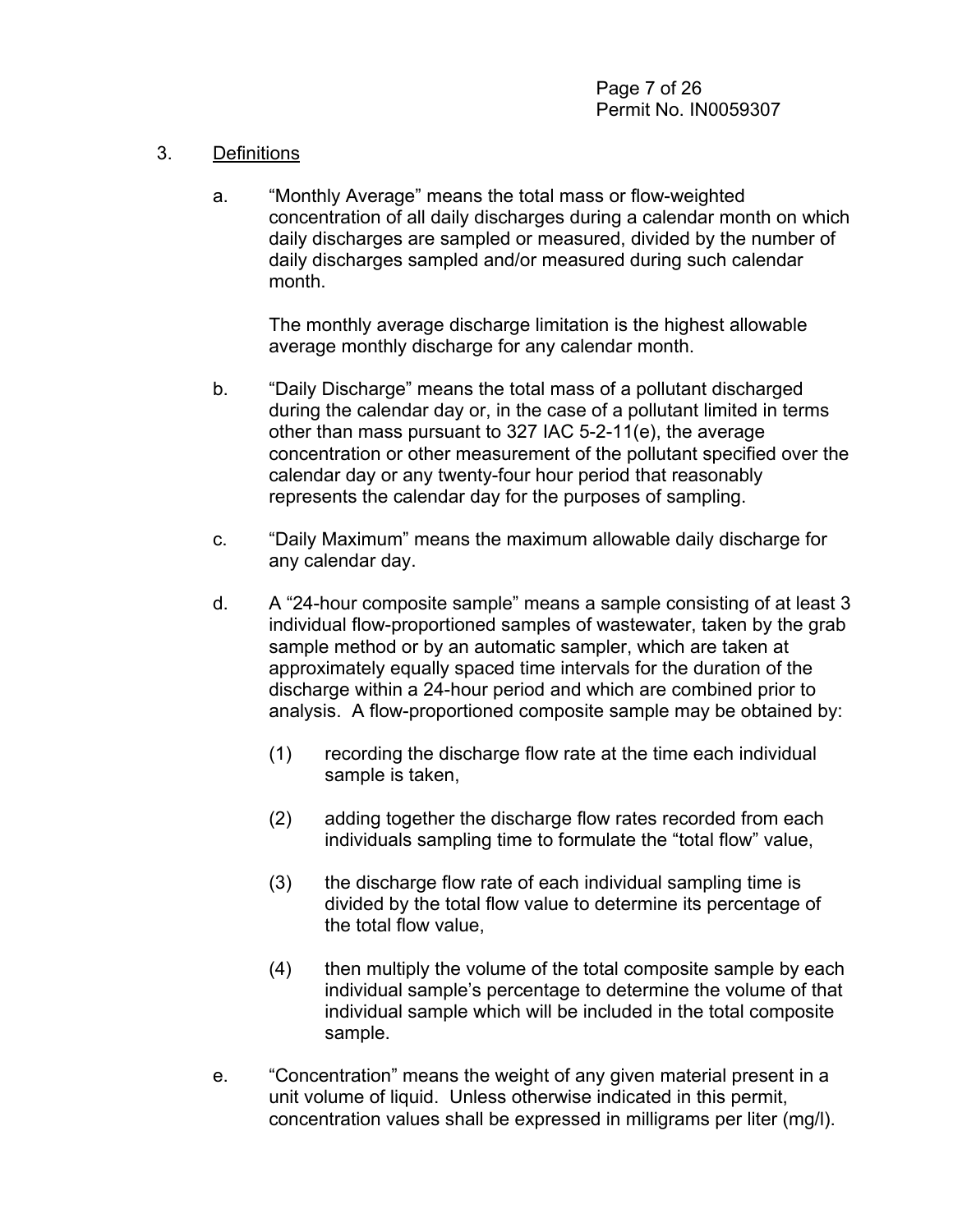Page 8 of 26 Permit No. IN0059307

- f. The "Regional Administrator" is defined as the Region 5 Administrator, U.S. EPA, located at 77 West Jackson Boulevard, Chicago, Illinois 60604.
- g. The "Commissioner" is defined as the Commissioner of the Indiana Department of Environmental Management, which is located at the following address: 100 North Senate Avenue, Indianapolis, Indiana 46204.
- h. "Limit of Detection" or "LOD" means the minimum concentration of a substance that can be measured and reported with ninety-nine percent (99%) confidence that the analyte concentration is greater than zero (0) for a particular analytical method and sample matrix.
- i. "Limit of Quantitation" or "LOQ" means a measurement of the concentration of a contaminant obtained by using a specified laboratory procedure calibrated at a specified concentration above the method detection level. It is considered the lowest concentration at which a particular contaminant can be quantitatively measured using a specified laboratory procedure for monitoring of the contaminant. This term is also sometimes called limit of quantification or quantification level.
- j. "Method Detection Level" or "MDL" means the minimum concentration of an analyte (substance) that can be measured and reported with a ninetynine percent (99%) confidence that the analyte concentration is greater than zero (0) as determined by procedure set forth in 40 CFR 136, Appendix B. The method detection level or MDL is equivalent to the LOD.
- k. "Grab Sample" means a sample which is taken from a wastestream on a one-time basis without consideration of the flow rate of the wastestream and without considerations of time.

#### 4. Test Procedures

The analytical and sampling methods used shall conform to the version of 40 CFR 136 incorporated by reference in 327 IAC 5. Different but equivalent methods are allowable if they receive the prior written approval of the Commissioner and the U.S. Environmental Protection Agency. When more than one test procedure is approved for the purposes of the NPDES program under 40 CFR 136 for the analysis of a pollutant or pollutant parameter, the test procedure must be sufficiently sensitive as defined at 40 CFR 122.21(e)(3) and 122.44(i)(1)(iv).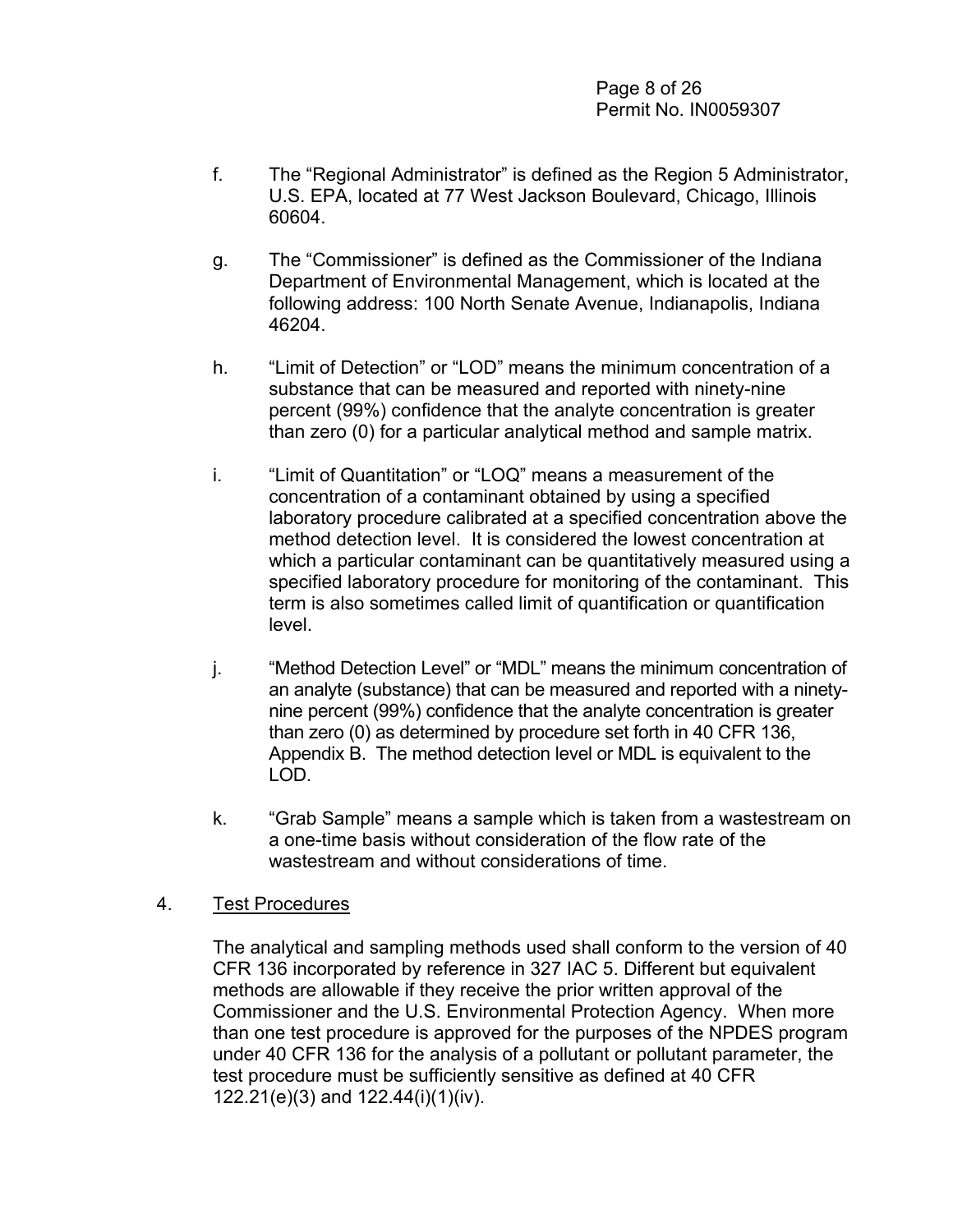#### 5. Recording of Results

For each measurement or sample taken pursuant to the requirements of this permit, the permittee shall maintain records of all monitoring information and monitoring activities, including:

- a. The date, exact place and time of sampling or measurement;
- b. The person(s) who performed the sampling or measurements;
- c. The date(s) analyses were performed;
- d. The person(s) who performed the analyses;
- e. The analytical techniques or methods used; and
- f. The results of such measurements and analyses.

#### 6. Additional Monitoring by Permittee

If the permittee monitors any pollutant at the location(s) designated herein more frequently than required by this permit, using approved analytical methods as specified above, the results of this monitoring shall be included in the calculation and reporting of the values required in the monthly Discharge Monitoring Report (DMR) and Monthly Monitoring Report (MMR). Such increased frequency shall also be indicated. Other monitoring data not specifically required in this permit (such as internal process or internal waste stream data) which is collected by or for the permittee need not be submitted unless requested by the Commissioner.

#### 7. Records Retention

All records and information resulting from the monitoring activities required by this permit, including all records of analyses performed and calibration and maintenance of instrumentation and recording from continuous monitoring instrumentation, shall be retained for a minimum of three (3) years. In cases where the original records are kept at another location, a copy of all such records shall be kept at the permitted facility. The three years shall be extended:

- a. automatically during the course of any unresolved litigation regarding the discharge of pollutants by the permittee or regarding promulgated effluent guidelines applicable to the permittee; or
- b. as requested by the Regional Administrator or the Indiana Department of Environmental Management.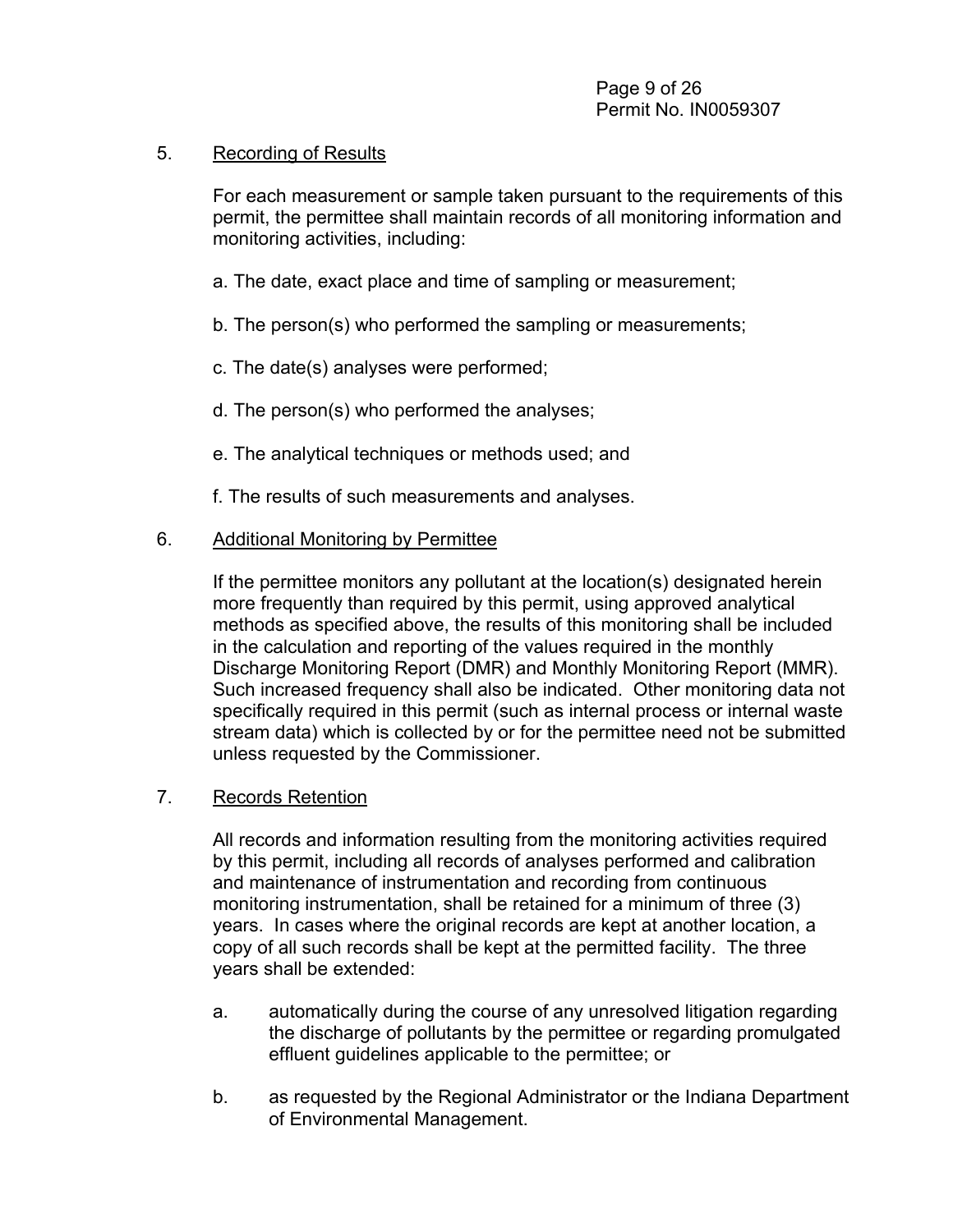#### D. REOPENING CLAUSES

This permit may be modified, or alternately, revoked and reissued, after public notice and opportunity for hearing:

- 1. to comply with any applicable effluent limitation or standard issued or approved under 301(b)(2)(C),(D) and (E), 304 (b)(2), and 307(a)(2) of the Clean Water Act, if the effluent limitation or standard so issued or approved:
	- a. contains different conditions or is otherwise more stringent than any effluent limitation in the permit; or
	- b. controls any pollutant not limited in the permit.
- 2. for any of the causes listed under 327 IAC 5-2-16.
	- a. to include a case-specific Limit of Detection (LOD) and/or Limit of Quantitation (LOQ). The permittee must demonstrate that such action is warranted in accordance with the procedures specified under Appendix B, 40 CFR Part 136, using the most sensitive analytical methods approved by EPA under 40 CFR Part 136, or approved by the Commissioner.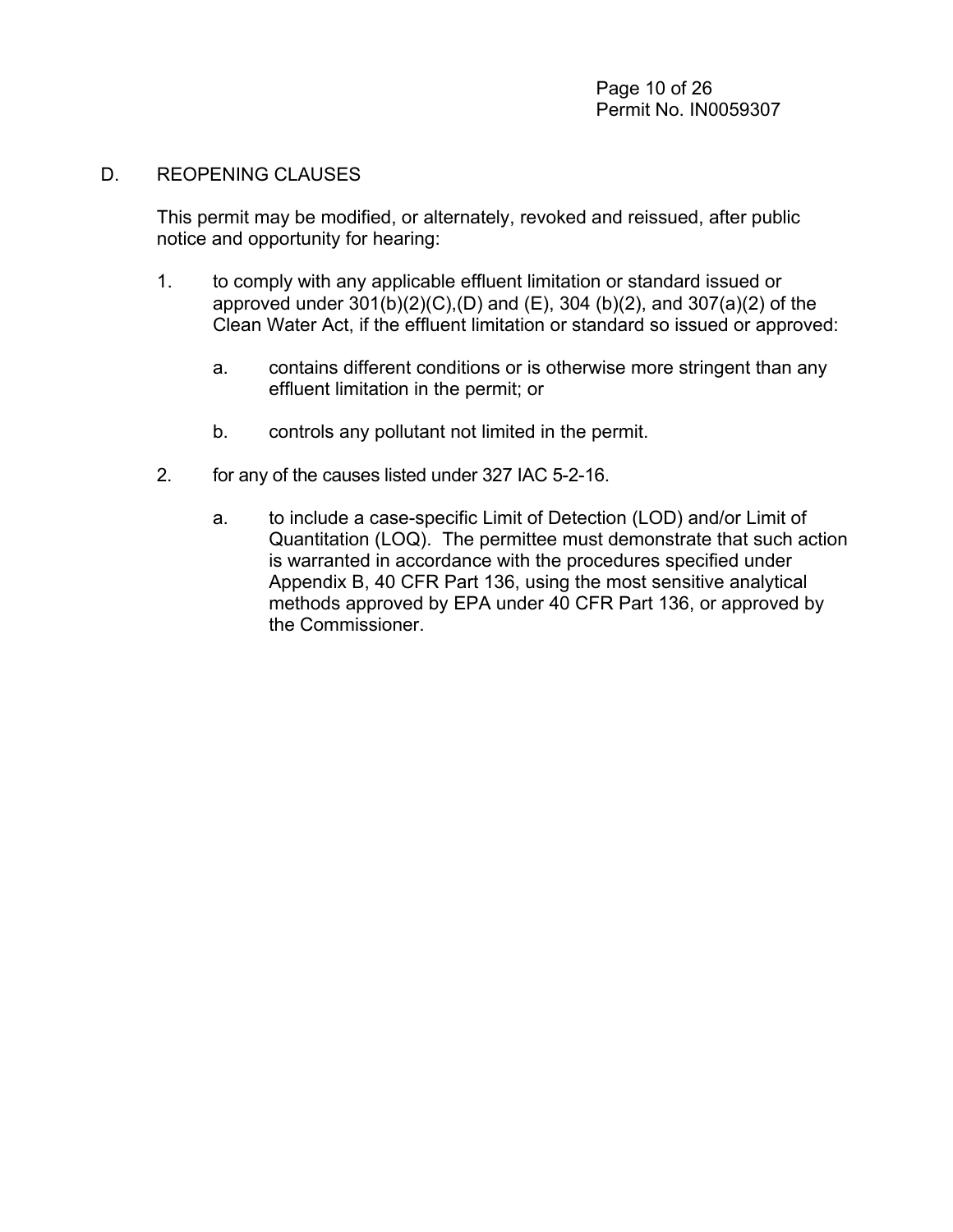Page 11 of 26 Permit No. IN0059307

#### PART II

### STANDARD CONDITIONS FOR NPDES PERMITS

#### A. GENERAL CONDITIONS

#### 1. Duty to Comply

The permittee shall comply with all terms and conditions of this permit in accordance with 327 IAC 5-2-8(1) and all other requirements of 327 IAC 5-2-8. Any permit noncompliance constitutes a violation of the Clean Water Act and IC 13 and is grounds for enforcement action or permit termination, revocation and reissuance, modification, or denial of a permit renewal application.

It shall not be a defense for a permittee in an enforcement action that it would have been necessary to halt or reduce the permitted activity in order to maintain compliance with the conditions of the permit.

#### 2. Duty to Mitigate

In accordance with 327 IAC 5-2-8(3), the permittee shall take all reasonable steps to minimize or correct any adverse impact to the environment resulting from noncompliance with this permit. During periods of noncompliance, the permittee shall conduct such accelerated or additional monitoring for the affected parameters, as appropriate or as requested by IDEM, to determine the nature and impact of the noncompliance.

#### 3. Duty to Reapply

If the permittee wishes to continue an activity regulated by this permit after the expiration date of this permit, the permittee must obtain and submit an application for renewal of this permit in accordance with 327 IAC 5-2-8(2). It is the permittee's responsibility to obtain and submit the application. In accordance with 327 IAC 5-2-3(c), the owner of the facility or operation from which a discharge of pollutants occurs is responsible for applying for and obtaining the NPDES permit, except where the facility or operation is operated by a person other than an employee of the owner in which case it is the operator's responsibility to apply for and obtain the permit. Pursuant to 327 IAC 5-3-2(a)(2), the application must be submitted at least 180 days before the expiration date of this permit. This deadline may be extended if all of the following occur:

- a. permission is requested in writing before such deadline;
- b. IDEM grants permission to submit the application after the deadline; and
- c. the application is received no later than the permit expiration date.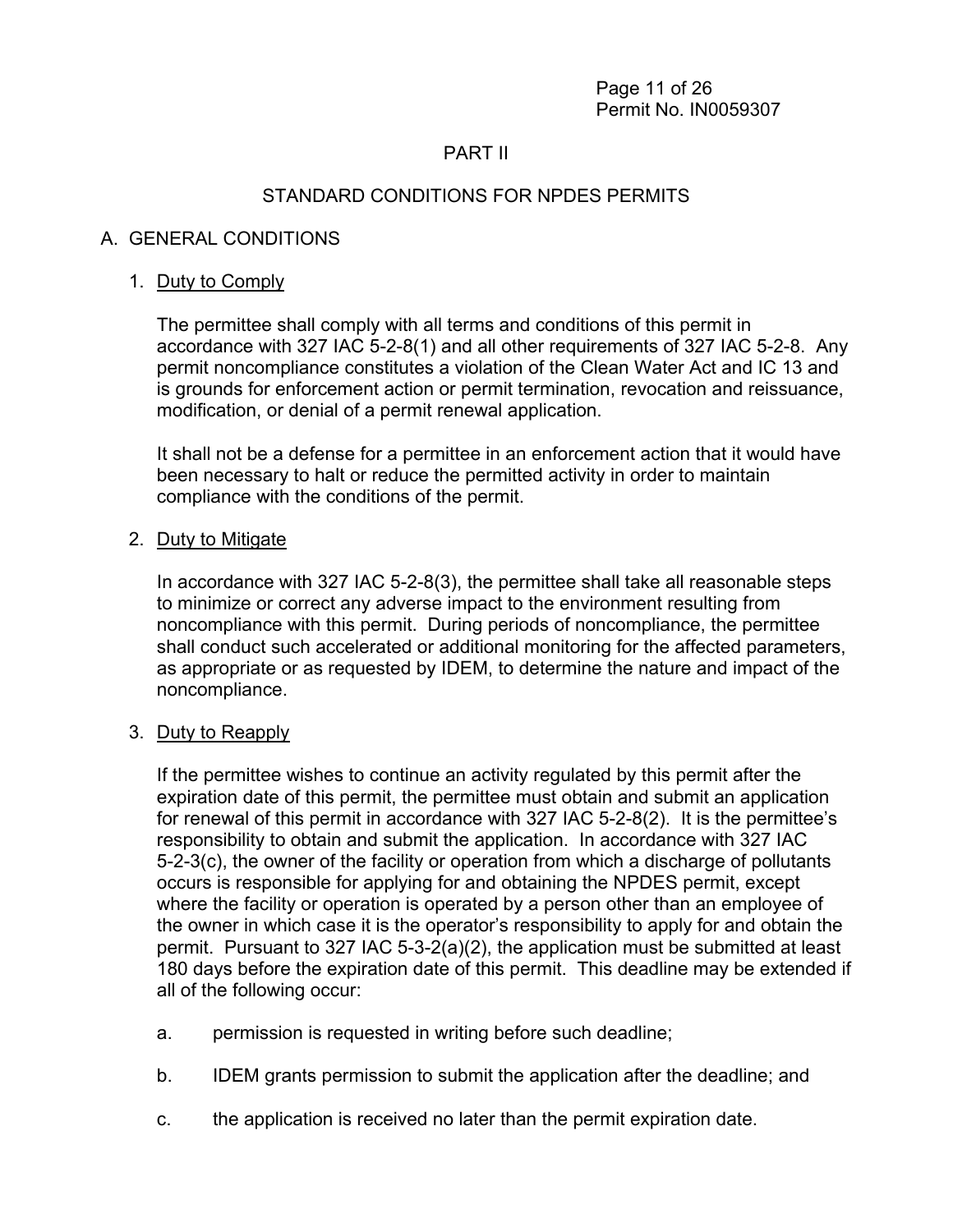#### 4. Permit Transfers

In accordance with 327 IAC 5-2-8(4)(D), this permit is nontransferable to any person except in accordance with 327 IAC 5-2-6(c). This permit may be transferred to another person by the permittee, without modification or revocation and reissuance being required under 327 IAC 5-2-16(c)(1) or  $16(e)(4)$ , if the following occurs:

- a. the current permittee notified the Commissioner at least thirty (30) days in advance of the proposed transfer date;
- b. a written agreement containing a specific date of transfer of permit responsibility and coverage between the current permittee and the transferee (including acknowledgment that the existing permittee is liable for violations up to that date, and the transferee is liable for violations from that date on) is submitted to the Commissioner;
- c. the transferee certifies in writing to the Commissioner their intent to operate the facility without making such material and substantial alterations or additions to the facility as would significantly change the nature or quantities of pollutants discharged and thus constitute cause for permit modification under 327 IAC 5-2-16(d). However, the Commissioner may allow a temporary transfer of the permit without permit modification for good cause, e.g., to enable the transferee to purge and empty the facility's treatment system prior to making alterations, despite the transferee's intent to make such material and substantial alterations or additions to the facility; and
- d. the Commissioner, within thirty (30) days, does not notify the current permittee and the transferee of the intent to modify, revoke and reissue, or terminate the permit and to require that a new application be filed rather than agreeing to the transfer of the permit.

The Commissioner may require modification or revocation and reissuance of the permit to identify the new permittee and incorporate such other requirements as may be necessary under the Clean Water Act or state law.

#### 5. Permit Actions

- a. In accordance with 327 IAC 5-2-16(b) and 327 IAC 5-2-8(4), this permit may be modified, revoked and reissued, or terminated for cause, including, but not limited to, the following:
	- 1. Violation of any terms or conditions of this permit;
	- 2. Failure of the permittee to disclose fully all relevant facts or misrepresentation of any relevant facts in the application, or during the permit issuance process; or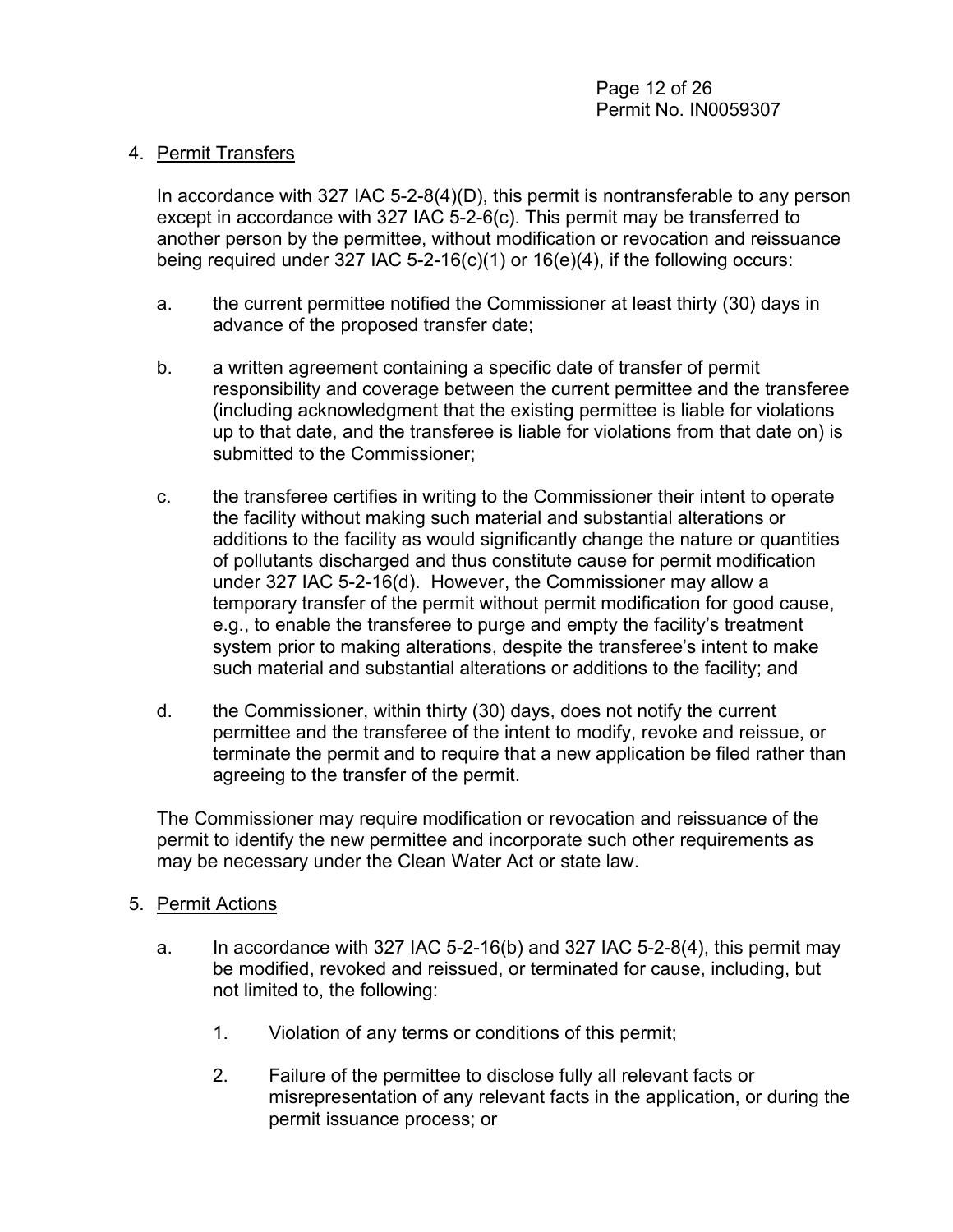Page 13 of 26 Permit No. IN0059307

- 3. A change in any condition that requires either a temporary or a permanent reduction or elimination of any discharge controlled by the permit, e.g., plant closure, termination of discharge by connection to a POTW, a change in state law that requires the reduction or elimination of the discharge, or information indicating that the permitted discharge poses a substantial threat to human health or welfare.
- b. Filing of either of the following items does not stay or suspend any permit condition: (1) a request by the permittee for a permit modification, revocation and reissuance, or termination, or (2) submittal of information specified in Part II.A.3 of the permit including planned changes or anticipated noncompliance.

The permittee shall submit any information that the permittee knows or has reason to believe would constitute cause for modification or revocation and reissuance of the permit at the earliest time such information becomes available, such as plans for physical alterations or additions to the permitted facility that:

- 1. could significantly change the nature of, or increase the quantity of pollutants discharged; or
- 2. the commissioner may request to evaluate whether such cause exists.
- c. In accordance with 327 IAC 5-1-3(a)(5), the permittee must also provide any information reasonably requested by the Commissioner.

#### 6. Property Rights

Pursuant to 327 IAC 5-2-8(6) and 327 IAC 5-2-5(b), the issuance of this permit does not convey any property rights of any sort or any exclusive privileges, nor does it authorize any injury to persons or private property or invasion of other private rights, any infringement of federal, state, or local laws or regulations. The issuance of the permit also does not preempt any duty to obtain any other state, or local assent required by law for the discharge or for the construction or operation of the facility from which a discharge is made.

7. Severability

In accordance with 327 IAC 1-1-3, the provisions of this permit are severable and, if any provision of this permit or the application of any provision of this permit to any person or circumstance is held invalid, the invalidity shall not affect any other provisions or applications of the permit which can be given effect without the invalid provision or application.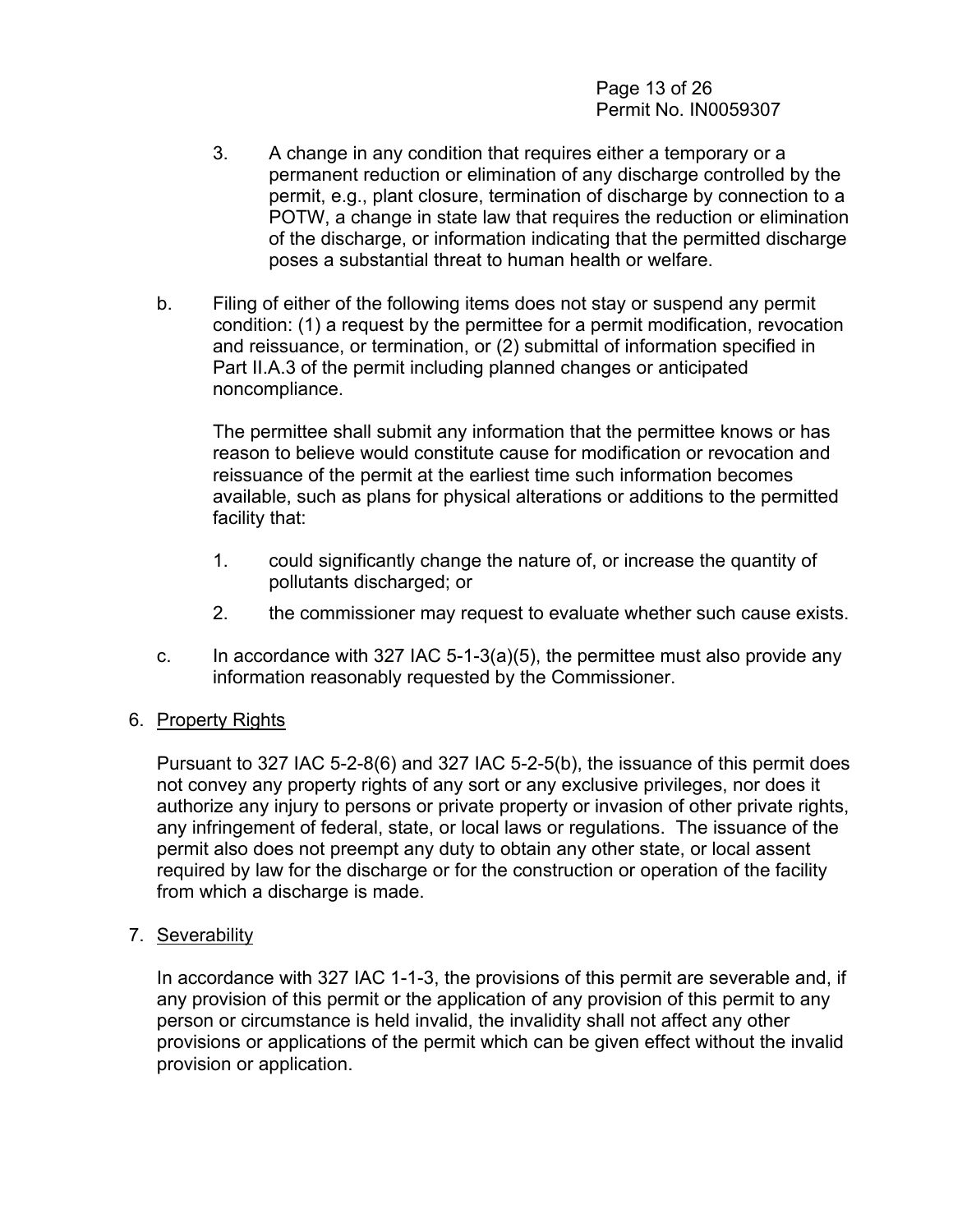#### 8. Oil and Hazardous Substance Liability

Nothing in this permit shall be construed to relieve the permittee from any responsibilities, liabilities, or penalties to which the permittee is or may be subject to under Section 311 of the Clean Water Act.

#### 9. State Laws

Nothing in this permit shall be construed to preclude the institution of any legal action or relieve the permittee from any responsibilities, liabilities, or penalties established pursuant to any applicable state law or regulation under authority preserved by Section 510 of the Clean Water Act or state law.

#### 10. Penalties for Violation of Permit Conditions

Pursuant to IC 13-30-4, a person who violates any provision of this permit, the water pollution control laws; environmental management laws; or a rule or standard adopted by the Environmental Rules Board is liable for a civil penalty not to exceed twenty-five thousand dollars (\$25,000) per day of any violation.

Pursuant to IC 13-30-5, a person who obstructs, delays, resists, prevents, or interferes with (1) the department; or (2) the department's personnel or designated agent in the performance of an inspection or investigation performed under IC 13-14-2-2 commits a class C infraction.

Pursuant to IC 13-30-10-1.5(e), a person who willfully or negligently violates any NPDES permit condition or filing requirement, or any applicable standards or limitations of IC 13-18-3-2.4, IC 13-18-4-5, IC 13-18-12, IC 13-18-14, IC 13-18-15, or IC 13-18-16, commits a Class A misdemeanor.

Pursuant to IC 13-30-10-1.5(i), an offense under IC 13-30-10-1.5(e) is a Level 4 felony if the person knowingly commits the offense and knows that the commission of the offense places another person in imminent danger of death or serious bodily injury. The offense becomes a Level 3 felony if it results in serious bodily injury to any person, and a Level 2 felony if it results in death to any person.

Pursuant to IC 13-30-10-1.5(g), a person who willfully or recklessly violates any applicable standards or limitations of IC 13-18-8 commits a Class B misdemeanor.

Pursuant to IC 13-30-10-1.5(h), a person who willfully or recklessly violates any applicable standards or limitations of IC 13-18-9, IC 13-18-10, or IC 13-18-10.5 commits a Class C misdemeanor.

Pursuant to IC 13-30-10-1, a person who knowingly or intentionally makes any false material statement, representation, or certification in any NPDES form, notice, or report commits a Class B misdemeanor.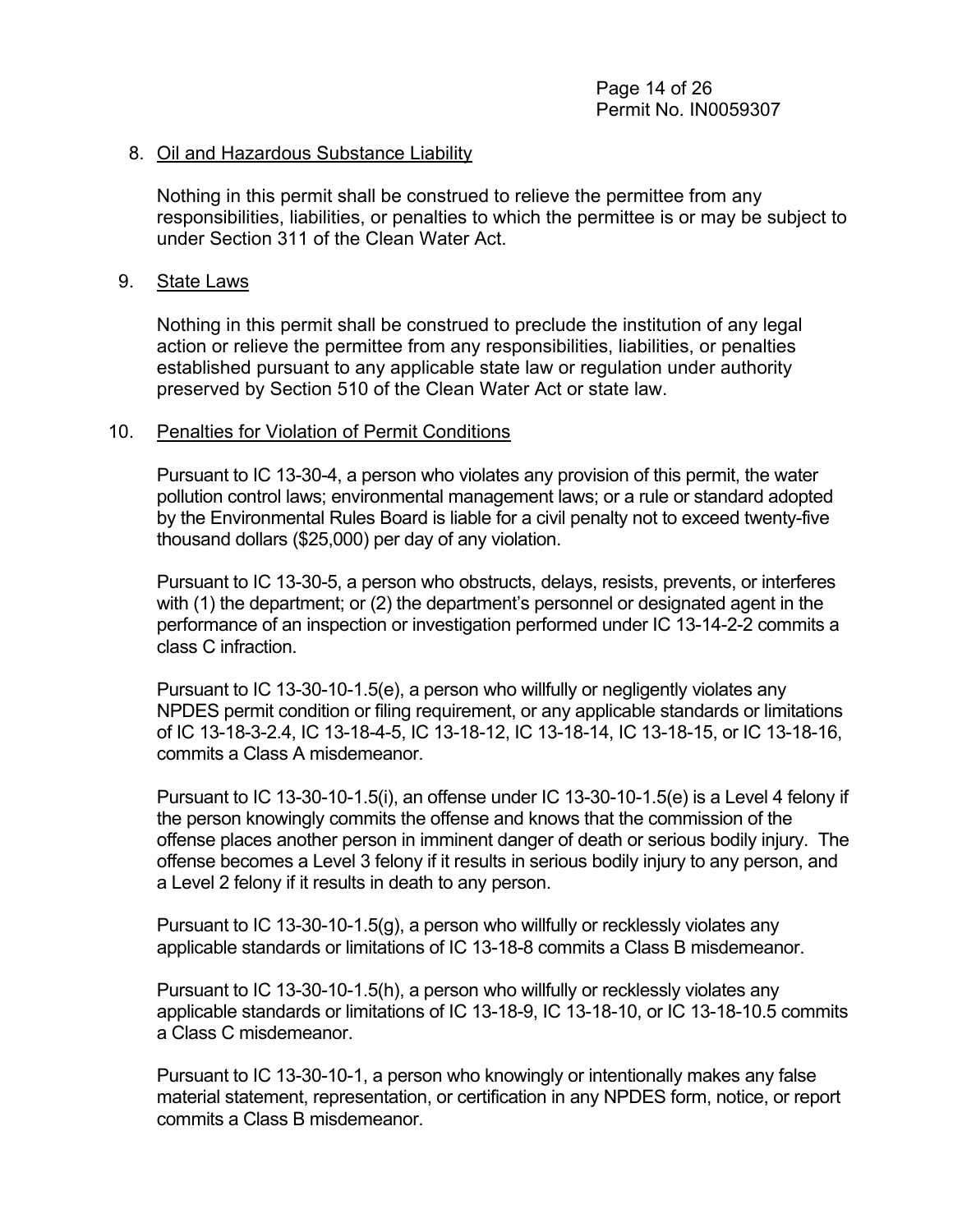#### 11. Penalties for Tampering or Falsification

In accordance with 327 IAC 5-2-8(10), the permittee shall comply with monitoring, recording, and reporting requirements of this permit. The Clean Water Act, as well as IC 13-30-10-1, provides that any person who knowingly or intentionally (a) destroys, alters, conceals, or falsely certifies a record, (b) tampers with, falsifies, or renders inaccurate or inoperative a recording or monitoring device or method, including the data gathered from the device or method, or (c) makes a false material statement or representation in any label, manifest, record, report, or other document; all required to be maintained under the terms of a permit issued by the department commits a Class B misdemeanor.

#### 12. Toxic Pollutants

If any applicable effluent standard or prohibition (including any schedule of compliance specified in such effluent standard or prohibition) is established under Section 307(a) of the Clean Water Act for a toxic pollutant injurious to human health, and that standard or prohibition is more stringent than any limitation for such pollutant in this permit, this permit shall be modified or revoked and reissued to conform to the toxic effluent standard or prohibition in accordance with 327 IAC 5-2-8(5). Effluent standards or prohibitions established under Section 307(a) of the Clean Water Act for toxic pollutants injurious to human health are effective and must be complied with, if applicable to the permittee, within the time provided in the implementing regulations, even absent permit modification.

#### 13. Wastewater treatment plant and certified operators

The permittee shall have the wastewater treatment facilities under the responsible charge of an operator certified by the Commissioner in a classification corresponding to the classification of the wastewater treatment plant as required by IC 13-18-11-11 and 327 IAC 5-22. In order to operate a wastewater treatment plant the operator shall have qualifications as established in 327 IAC 5-22-7.

327 IAC 5-22-10.5(a) provides that a certified operator may be designated as being in responsible charge of more than one (1) wastewater treatment plant, if it can be shown that he will give adequate supervision to all units involved. Adequate supervision means that sufficient time is spent at the plant on a regular basis to assure that the certified operator is knowledgeable of the actual operations and that test reports and results are representative of the actual operations conditions. In accordance with 327 IAC 5-22-3(11), "responsible charge operator" means the person responsible for the overall daily operation, supervision, or management of a wastewater facility.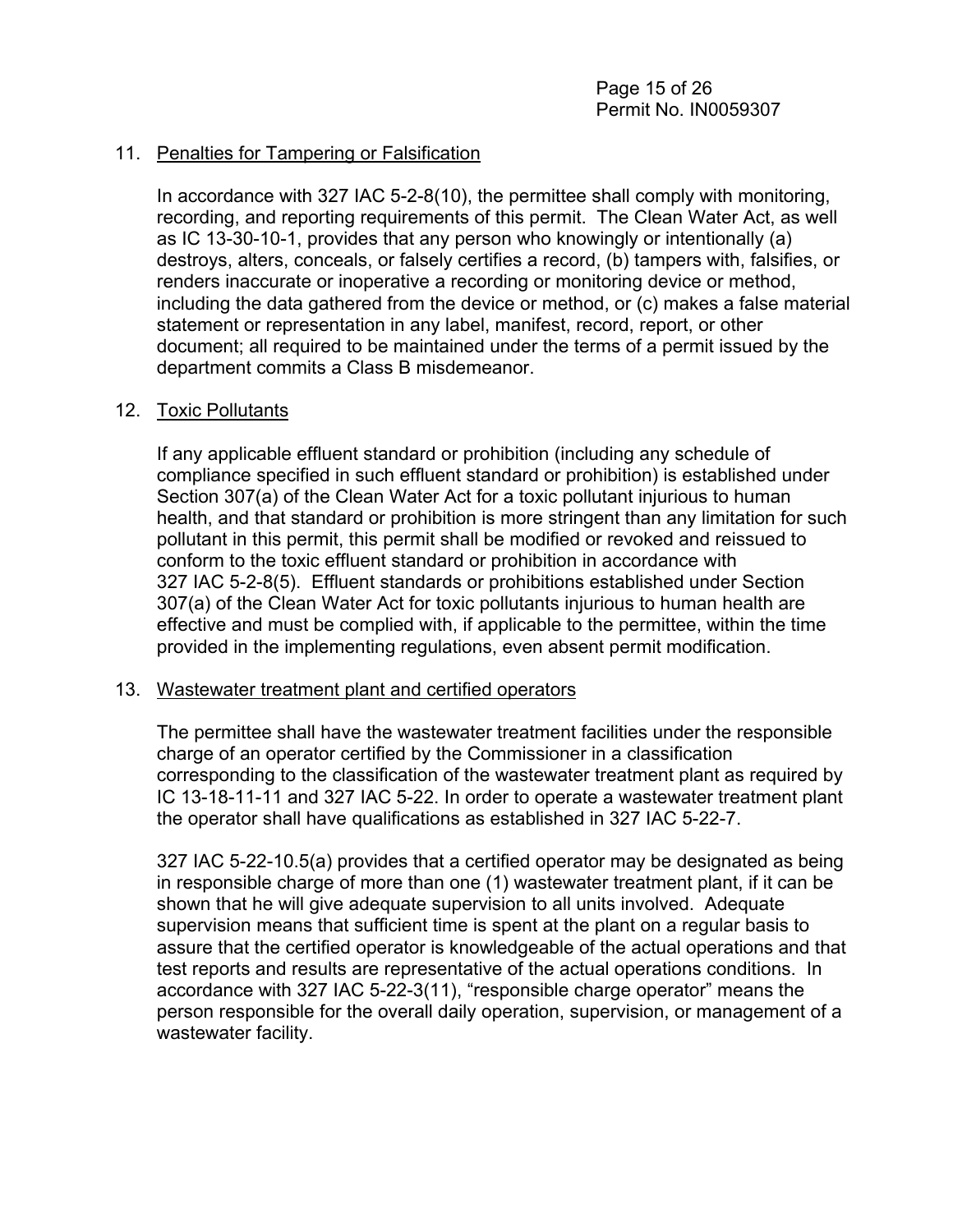#### Page 16 of 26 Permit No. IN0059307

Pursuant to 327 IAC 5-22-10(4), the permittee shall notify IDEM when there is a change of the person serving as the certified operator in responsible charge of the wastewater treatment facility. The notification shall be made no later than thirty (30) days after a change in the operator.

#### 14. Construction Permit

In accordance with IC 13-14-8-11.6, a discharger is not required to obtain a state permit for the modification or construction of a water pollution treatment or control facility if the discharger has an effective NPDES permit.

If the discharger modifies their existing water pollution treatment or control facility or constructs a new water pollution treatment or control facility for the treatment or control of any new influent pollutant or increased levels of any existing pollutant, then, within thirty (30) days after commencement of operation, the discharger shall file with the Department of Environment Management a notice of installation for the additional pollutant control equipment and a design summary of any modifications.

The notice and design summary shall be sent to the Office of Water Quality, Industrial NPDES Permits Section, 100 North Senate Avenue, Indianapolis, IN 46204-2251.

#### 15. Inspection and Entry

In accordance with 327 IAC 5-2-8(8), the permittee shall allow the Commissioner, or an authorized representative, (including an authorized contractor acting as a representative of the Commissioner) upon the presentation of credentials and other documents as may be required by law, to:

- a. Enter upon the permittee's premises where a regulated facility or activity is located or conducted, or where records must be kept pursuant to the conditions of this permit;
- b. Have access to and copy, at reasonable times, any records that must be kept under the terms and conditions of this permit;
- c. Inspect at reasonable times any facilities, equipment or methods (including monitoring and control equipment), practices, or operations regulated or required pursuant to this permit; and
- d. Sample or monitor at reasonable times, any discharge of pollutants or internal wastestreams for the purposes of evaluating compliance with the permit or as otherwise authorized.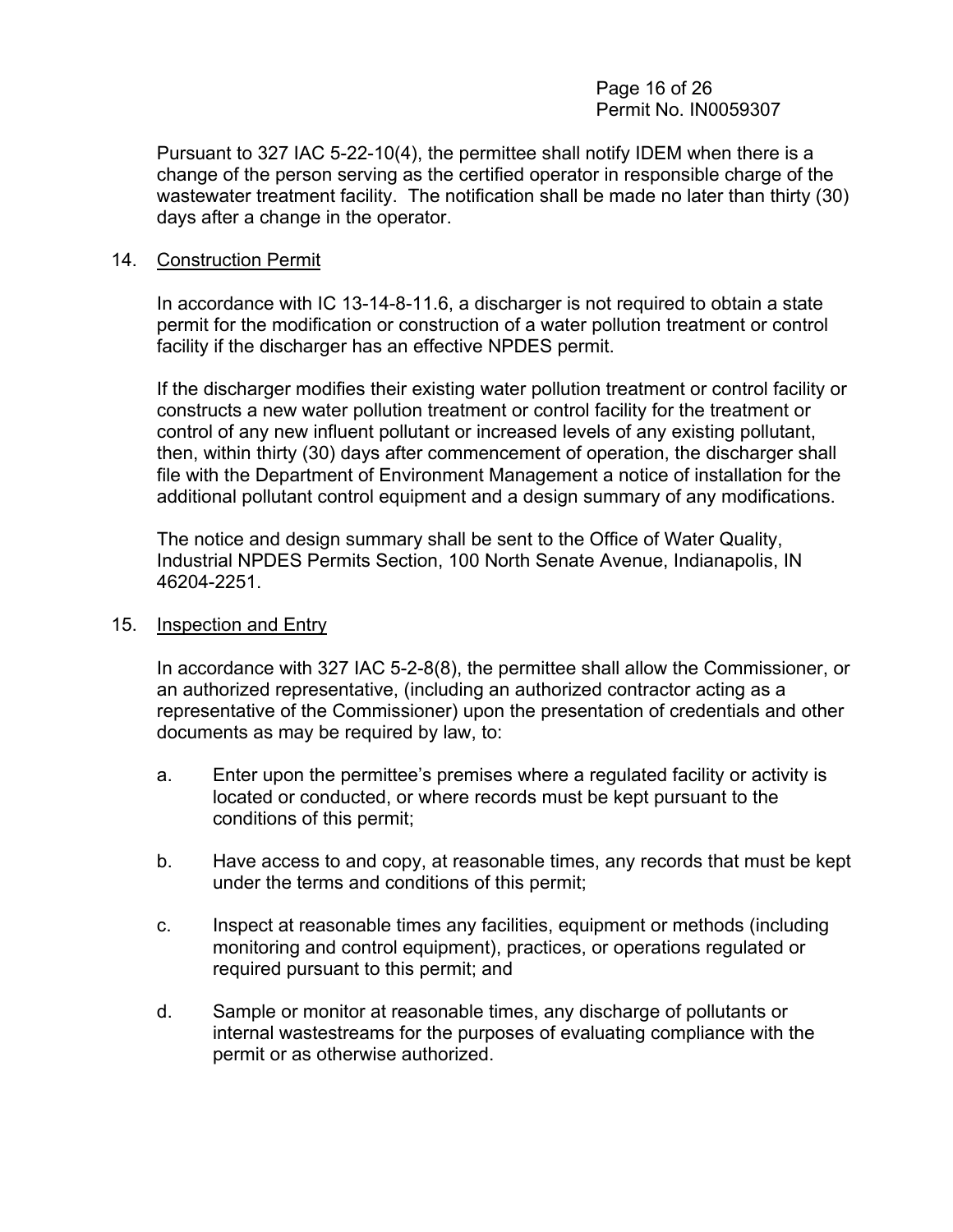#### 16. New or Increased Discharge of Pollutants

This permit prohibits the permittee from undertaking any action that would result in a new or increased discharge of a bioaccumulative chemical of concern (BCC) or a new or increased permit limit for a regulated pollutant that is not a BCC unless one of the following is completed prior to the commencement of the action:

- a. Information is submitted to the Commissioner demonstrating that the proposed new or increased discharges will not cause a significant lowering of water quality as defined under 327 IAC 2-1.3-2(50). Upon review of this information, the Commissioner may request additional information or may determine that the proposed increase is a significant lowering of water quality and require the submittal of an antidegradation demonstration.
- b. An antidegradation demonstration is submitted to and approved by the Commissioner in accordance with 327 IAC 2-1.3-5 and 327 IAC 2-1.3-6.

#### B. MANAGEMENT REQUIREMENTS

#### 1. Proper Operation and Maintenance

The permittee shall at all times maintain in good working order and efficiently operate all facilities and systems (and related appurtenances) for the collection and treatment which are installed or used by the permittee and which are necessary for achieving compliance with the terms and conditions of this permit in accordance with 327 IAC 5-2-8(9).

Neither 327 IAC 5-2-8(9), nor this provision, shall be construed to require the operation of installed treatment facilities that are unnecessary for achieving compliance with the terms and conditions of the permit.

#### 2. Bypass of Treatment Facilities

Pursuant to 327 IAC 5-2-8(12), the following are requirements for bypass:

- a. The following definitions:
	- (1) "Bypass" means the intentional diversion of a waste stream from any portion of a treatment facility.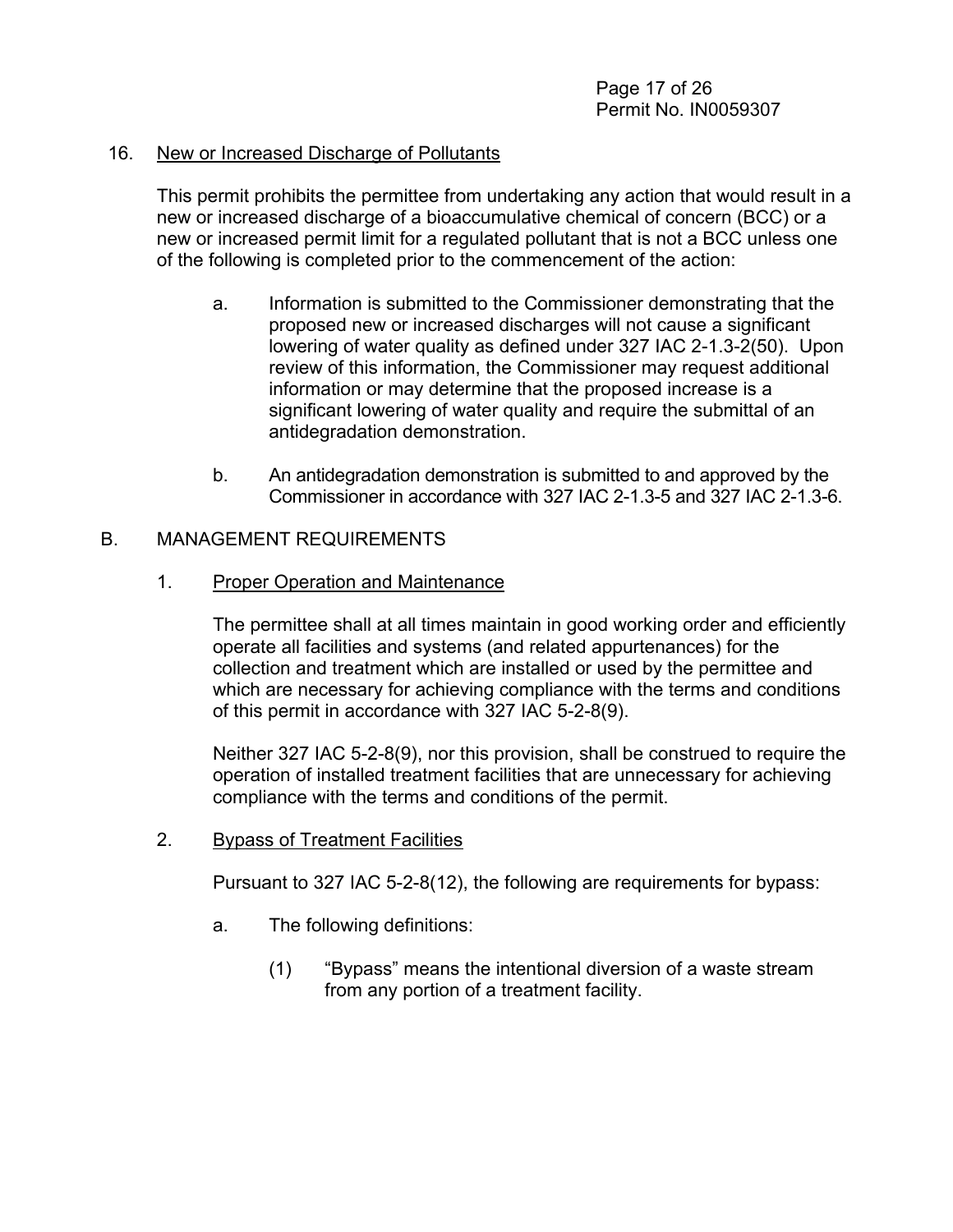Page 18 of 26 Permit No. IN0059307

- (2) "Severe property damage" means substantial physical damage to property, damage to the treatment facilities which would cause them to become inoperable, or substantial and permanent loss of natural resources which can reasonably be expected to occur in the absence of a bypass. Severe property damage does not mean economic loss caused by delays in production.
- b. The permittee may allow a bypass to occur that does not cause a violation of the effluent limitations contained in this permit, but only if it is also for essential maintenance to assure efficient operation. These bypasses are not subject to Part II.B.2.c. and d.
- c. The permittee must provide the Commissioner with the following notice:
	- (1) If the permittee knows or should have known in advance of the need for a bypass (anticipated bypass), it shall submit prior written notice. If possible, such notice shall be provided at least ten (10) days before the date of the bypass for approval by the Commissioner.
	- $(2)$  As required by 327 IAC 5-2-8(11)(C), the permittee shall orally report an unanticipated bypass that exceeds any effluent limitations in the permit within twenty-four (24) hours from the time the permittee becomes aware of such noncompliance. A written submission shall also be provided within five (5) days of the time the permittee becomes aware of the circumstances. The written submission shall contain a description of the noncompliance and its cause; the period of noncompliance, including exact dates and times; and if the cause of noncompliance has not been corrected, the anticipated time it is expected to continue; and steps taken or planned to reduce, eliminate and prevent recurrence of the noncompliance. If a complete report is submitted by e-mail within 24 hours of the noncompliance, then that e-mail report will satisfy both the oral and written reporting requirement. E-mails should be sent to wwreports@idem.in.gov.
- d. The following provisions are applicable to bypasses:
	- (1) Except as provided by Part II.B.2.b., bypass is prohibited, and the Commissioner may take enforcement action against a permittee for bypass, unless the following occur:
		- (A) Bypass was unavoidable to prevent loss of life, personal injury, or severe property damage.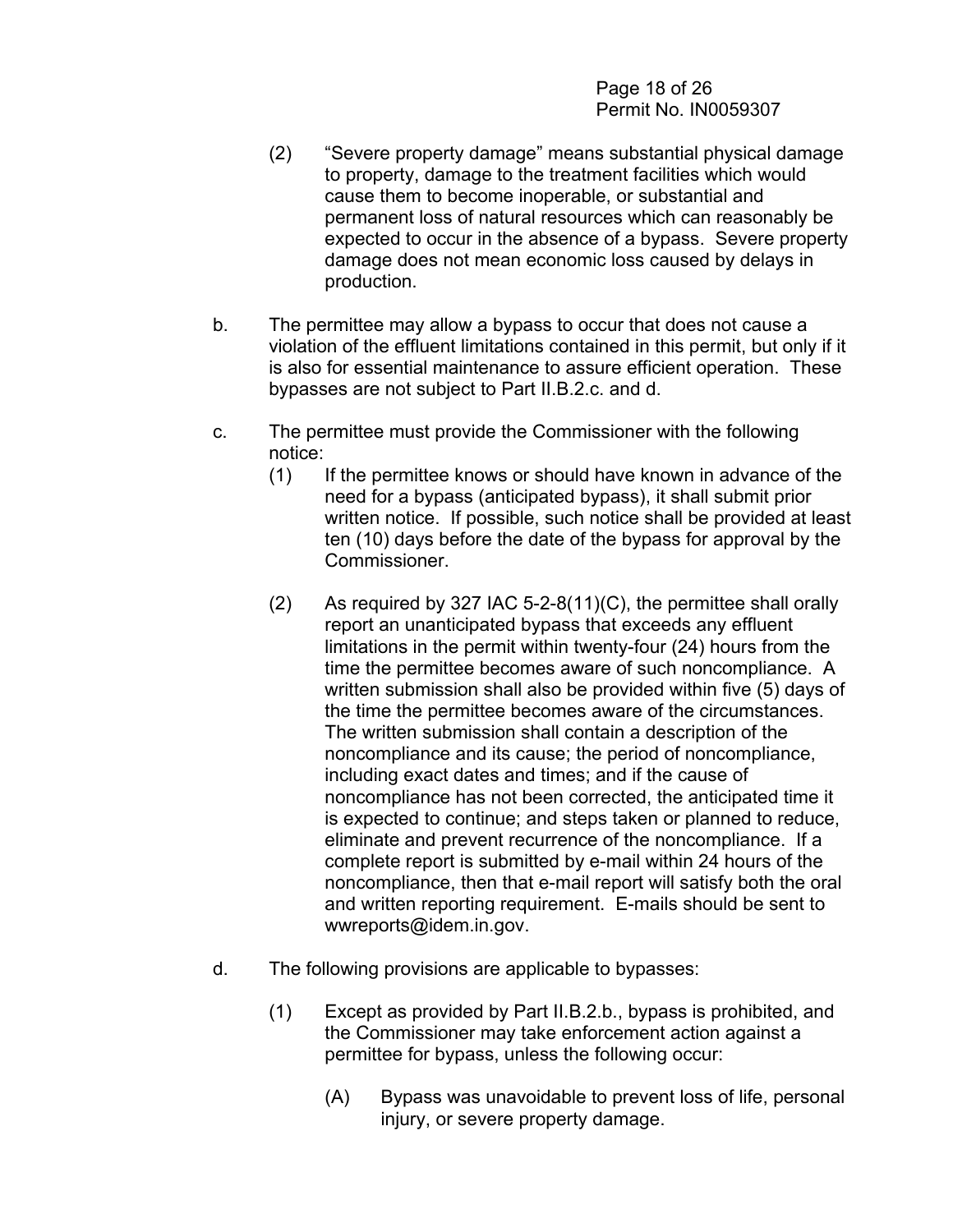- (B) There were no feasible alternatives to the bypass, such as the use of auxiliary treatment facilities, retention of untreated wastes, or maintenance during normal periods of equipment down time. This condition is not satisfied if adequate back-up equipment should have been installed in the exercise of reasonable engineering judgment to prevent a bypass that occurred during normal periods of equipment downtime or preventive maintenance.
- (C) The permittee submitted notices as required under Part II.B.2.c.
- (2) The Commissioner may approve an anticipated bypass, after considering its adverse effects, if the Commissioner determines that it will meet the conditions listed above in Part II.B.2.d.(1). The Commissioner may impose any conditions determined to be necessary to minimize any adverse effects.
- e. Bypasses that result in death or acute injury or illness to animals or humans must be reported in accordance with the "Spill Response and Reporting Requirements" in 327 IAC 2-6.1, including calling 888/233- 7745 as soon as possible, but within two (2) hours of discovery. However, under 327 IAC 2-6.1-3(1), when the constituents of the bypass are regulated by this permit, and death or acute injury or illness to animals or humans does not occur, the reporting requirements of 327 IAC 2-6.1 do not apply.
- 3. Upset Conditions

Pursuant to 327 IAC 5-2-8(13):

- a. "Upset" means an exceptional incident in which there is unintentional and temporary noncompliance with technology-based permit effluent limitations because of factors beyond the reasonable control of the permittee. An upset does not include noncompliance to the extent caused by operational error, improperly designed treatment facilities, inadequate treatment facilities, lack of preventive maintenance, or careless or improper operation.
- b. An upset shall constitute an affirmative defense to an action brought for noncompliance with such technology-based permit effluent limitations if the requirements of Paragraph c of this section, are met.
- c. A permittee who wishes to establish the affirmative defense of upset shall demonstrate, through properly signed, contemporaneous operating logs or other relevant evidence, that: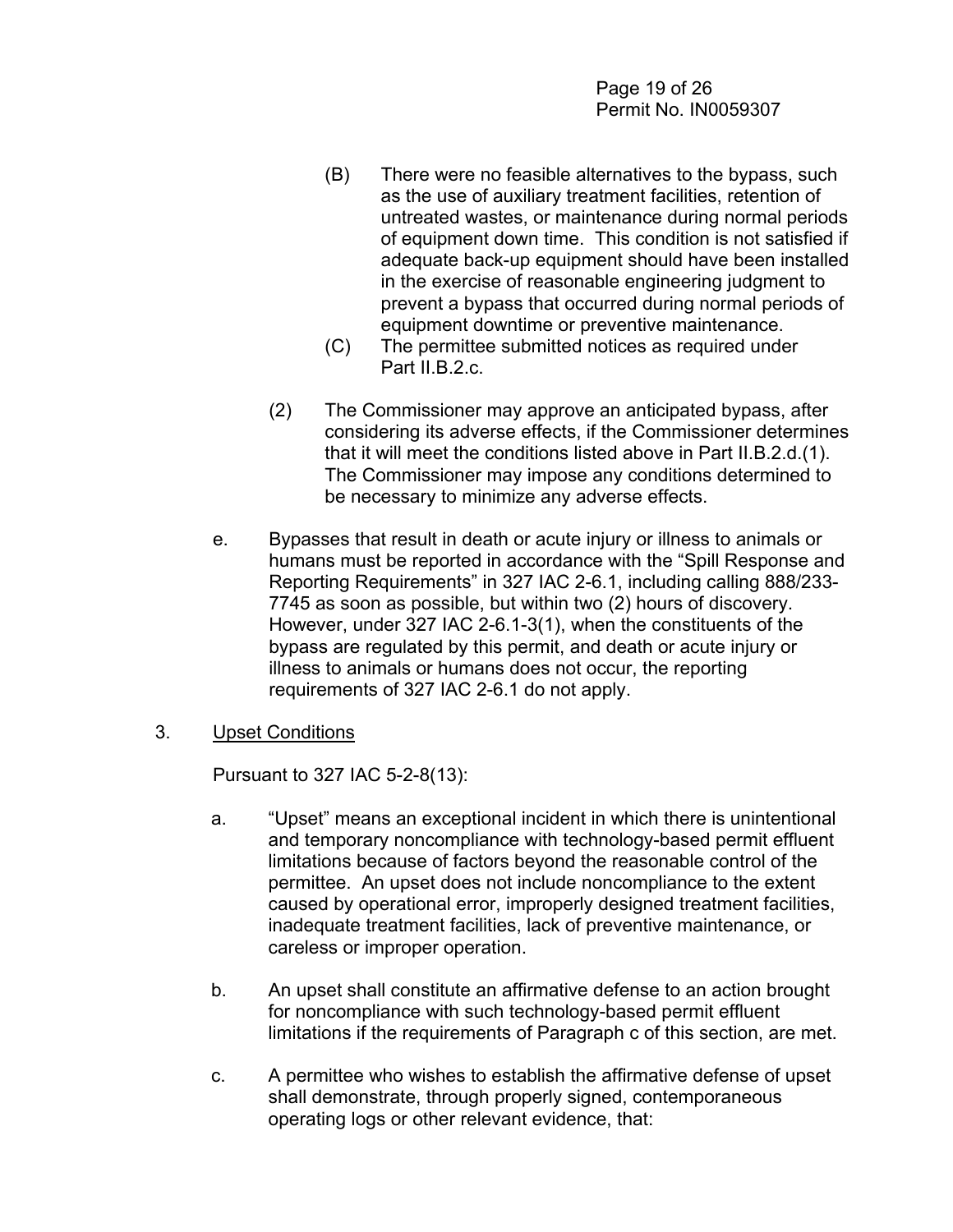Page 20 of 26 Permit No. IN0059307

- (1) An upset occurred and the permittee has identified the specific cause(s) of the upset;
- (2) The permitted facility was at the time being properly operated;
- (3) The permittee complied with any remedial measures required under Part II.A.2; and
- (4) The permittee submitted notice of the upset as required in the "Twenty-Four Hour Reporting Requirements," Part II.C.3, or 327 IAC 2-6.1, whichever is applicable. However, under 327 IAC 2- 6.1-3(1), when the constituents of the discharge are regulated by this permit, and death or acute injury or illness to animals or humans does not occur, the reporting requirements of 327 IAC 2-6.1 do not apply.
- d. In any enforcement proceeding, the permittee seeking to establish the occurrence of an upset has the burden of proof pursuant to 40 CFR 122.41(n)(4).

#### 4. Removed Substances

Solids, sludges, filter backwash, or other pollutants removed from or resulting from treatment or control of wastewaters shall be disposed of in a manner such as to prevent any pollutant from such materials from entering waters of the State and to be in compliance with all Indiana statutes and regulations relative to liquid and/or solid waste disposal. The discharge of pollutants in treated wastewater is allowed in compliance with the applicable effluent limitations in Part I. of this permit.

#### C. REPORTING REQUIREMENTS

#### 1. Planned Changes in Facility or Discharge

Pursuant to 327 IAC 5-2-8(11)(F), the permittee shall give notice to the Commissioner as soon as possible of any planned physical alterations or additions to the permitted facility. In this context, permitted facility refers to a point source discharge, not a wastewater treatment facility. Notice is required only when either of the following applies:

a. The alteration or addition may meet one of the criteria for determining whether the facility is a new source as defined in 327 IAC 5-1.5.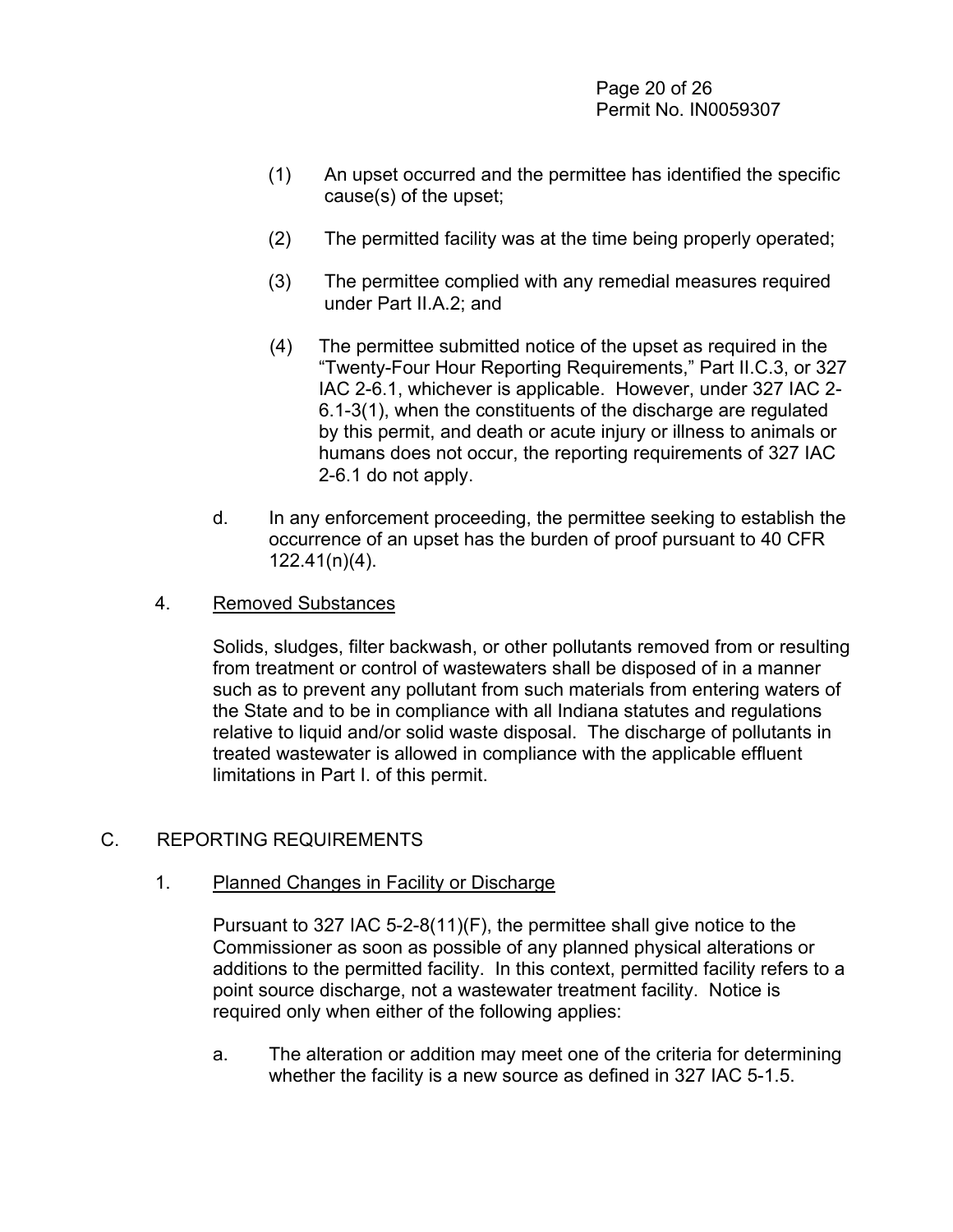Page 21 of 26 Permit No. IN0059307

b. The alteration or addition could significantly change the nature of, or increase the quantity of, pollutants discharged. This notification applies to pollutants that are subject neither to effluent limitations in Part I.A. nor to notification requirements in Part II.C.9. of this permit.

Following such notice, the permit may be modified to revise existing pollutant limitations and/or to specify and limit any pollutants not previously limited.

#### 2. Monitoring Reports

Pursuant to 327 IAC 5-2-8(10) and 327 IAC 5-2-13 through 15, monitoring results shall be reported at the intervals and in the form specified in "Monthly Reporting", Part I.C.2.

#### 3. Twenty-Four Hour Reporting Requirements

Pursuant to 327 IAC 5-2-8(11)(C), the permittee shall orally report to the Commissioner information on the following types of noncompliance within 24 hours from the time permittee becomes aware of such noncompliance. If the noncompliance meets the requirements of item b (Part II.C.3.b) or 327 IAC 2-6.1, then the report shall be made within those prescribed time frames. However, under 327 IAC 2-6.1-3(1), when the constituents of the discharge that is in noncompliance are regulated by this permit, and death or acute injury or illness to animals or humans does not occur, the reporting requirements of 327 IAC 2-6.1 do not apply.

- a. Any unanticipated bypass which exceeds any effluent limitation in the permit;
- b. Any noncompliance which may pose a significant danger to human health or the environment. Reports under this item shall be made as soon as the permittee becomes aware of the noncomplying circumstances;
- c. Any upset (as defined in Part II.B.3 above) that causes an exceedance of any effluent limitation in the permit.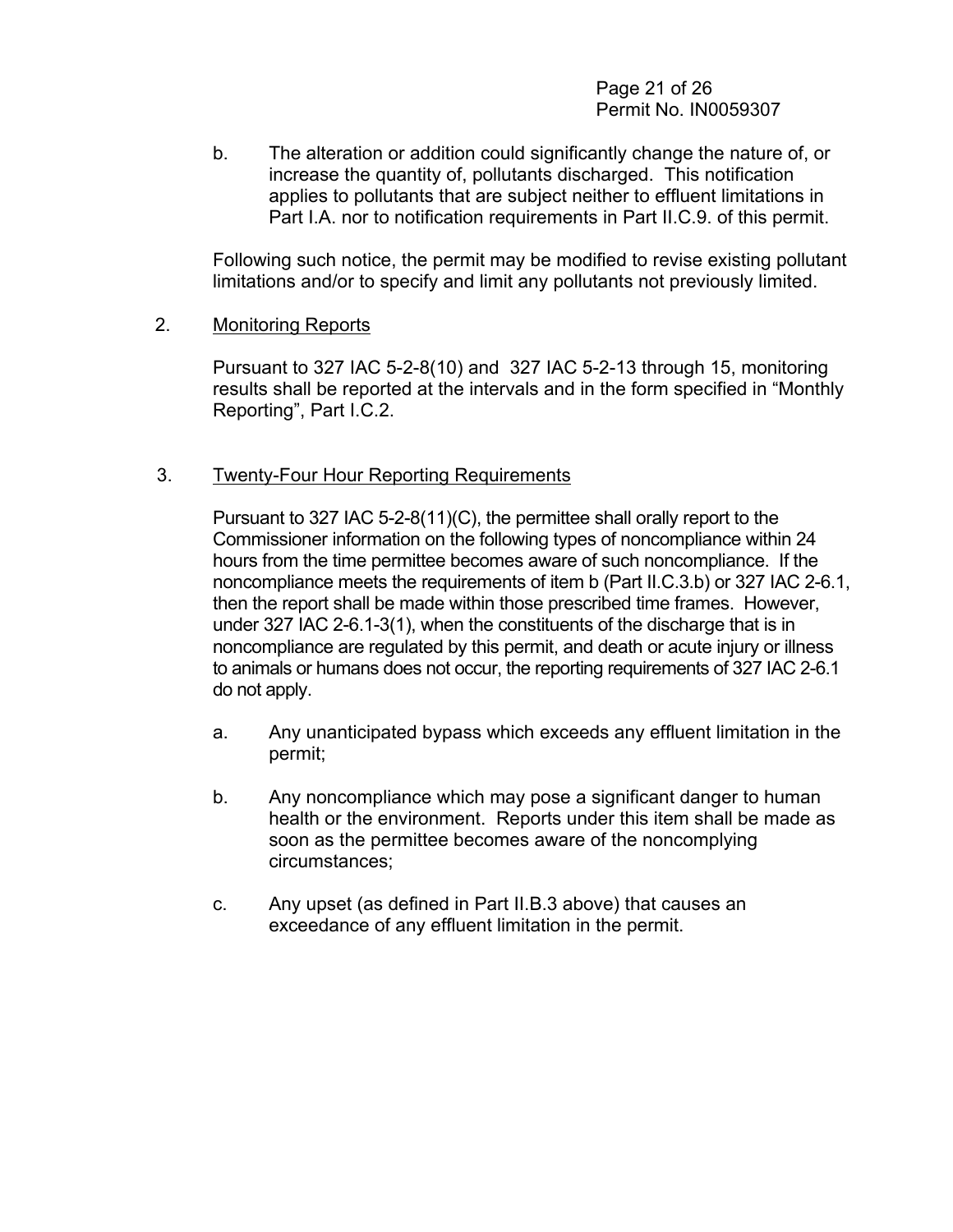#### Page 22 of 26 Permit No. IN0059307

The permittee can make the oral reports by calling (317)232-8670 during regular business hours and asking for the Compliance Data Section or by calling (317) 233-7745 ((888)233-7745 toll free in Indiana) during nonbusiness hours. A written submission shall also be provided within 5 days of the time the permittee becomes aware of the circumstances. The written submission shall contain a description of the noncompliance and its cause; the period of noncompliance, including exact dates and times, and, if the noncompliance has not been corrected, the anticipated time it is expected to continue; and steps taken or planned to reduce and eliminate the noncompliance and prevent its recurrence. The Commissioner may waive the written report on a case-by-case basis if the oral report has been received within 24 hours. Alternatively the permittee may submit a "Bypass/Overflow Report" (State Form 48373) or a "Noncompliance 24-Hour Notification Report" (State Form 54215), whichever is appropriate, to IDEM at (317) 232-8637 or wwreports@idem.in.gov. If a complete e-mail submittal is sent within 24 hours of the time that the permittee became aware of the occurrence, then the email report will satisfy both the oral and written reporting requirements.

#### 4. Other Compliance/Noncompliance Reporting

Pursuant to 327 IAC 5-2-8(11)(D), the permittee shall report any instance of noncompliance not reported under the "Twenty-Four Hour Reporting Requirements" in Part II.C.3, or any compliance schedules at the time the pertinent Discharge Monitoring Report is submitted. The report shall contain the information specified in Part II.C.3;

The permittee shall also give advance notice to the Commissioner of any planned changes in the permitted facility or activity which may result in noncompliance with permit requirements; and

All reports of compliance or noncompliance with, or any progress reports on, interim and final requirements contained in any compliance schedule of this permit shall be submitted no later than 14 days following each schedule date.

#### 5. Other Information

Pursuant to 327 IAC 5-2-8(11)(E), where the permittee becomes aware of a failure to submit any relevant facts or submitted incorrect information in a permit application or in any report, the permittee shall promptly submit such facts or corrected information to the Commissioner.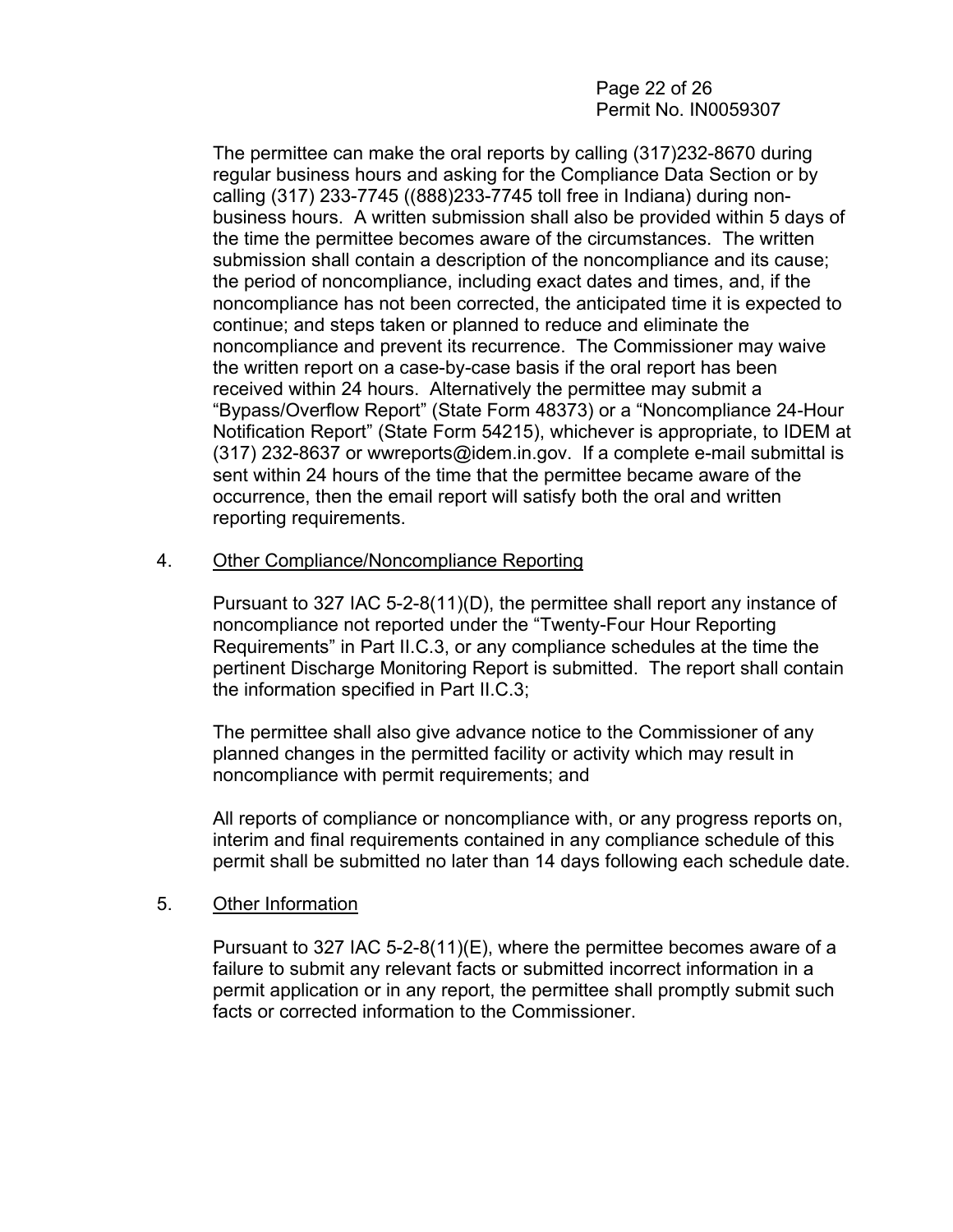#### 6. Signatory Requirements

Pursuant to 327 IAC 5-2-22 and 327 IAC 5-2-8(15):

- a. All reports required by the permit and other information requested by the Commissioner shall be signed and certified by a person described below or by a duly authorized representative of that person:
	- (1) For a corporation: by a responsible corporate officer. A "responsible corporate officer" means either of the following:
		- a. A president, secretary, treasurer, any vice president of the corporation in charge of a principal business function, or any other person who performs similar policymaking or decision making functions for the corporation; or
		- b. The manager of one (1) or more manufacturing, production, or operating facilities provided the manager is authorized to make management decisions that govern the operation of the regulated facility including having the explicit or implicit duty to make major capital investment recommendations, and initiating and directing other comprehensive measures to assure longterm environmental compliance with environmental laws and regulations; the manager can ensure that the necessary systems are established or actions taken to gather complete and accurate information for permit application requirements; and where authority to sign documents has been assigned or delegated to the manager in accordance with corporate procedures.
	- (2) For a partnership or sole proprietorship: by a general partner or the proprietor, respectively; or
	- (3) For a Federal, State, or local governmental body or any agency or political subdivision thereof: by either a principal executive officer or ranking elected official.
- b. A person is a duly authorized representative only if:
	- (1) The authorization is made in writing by a person described above.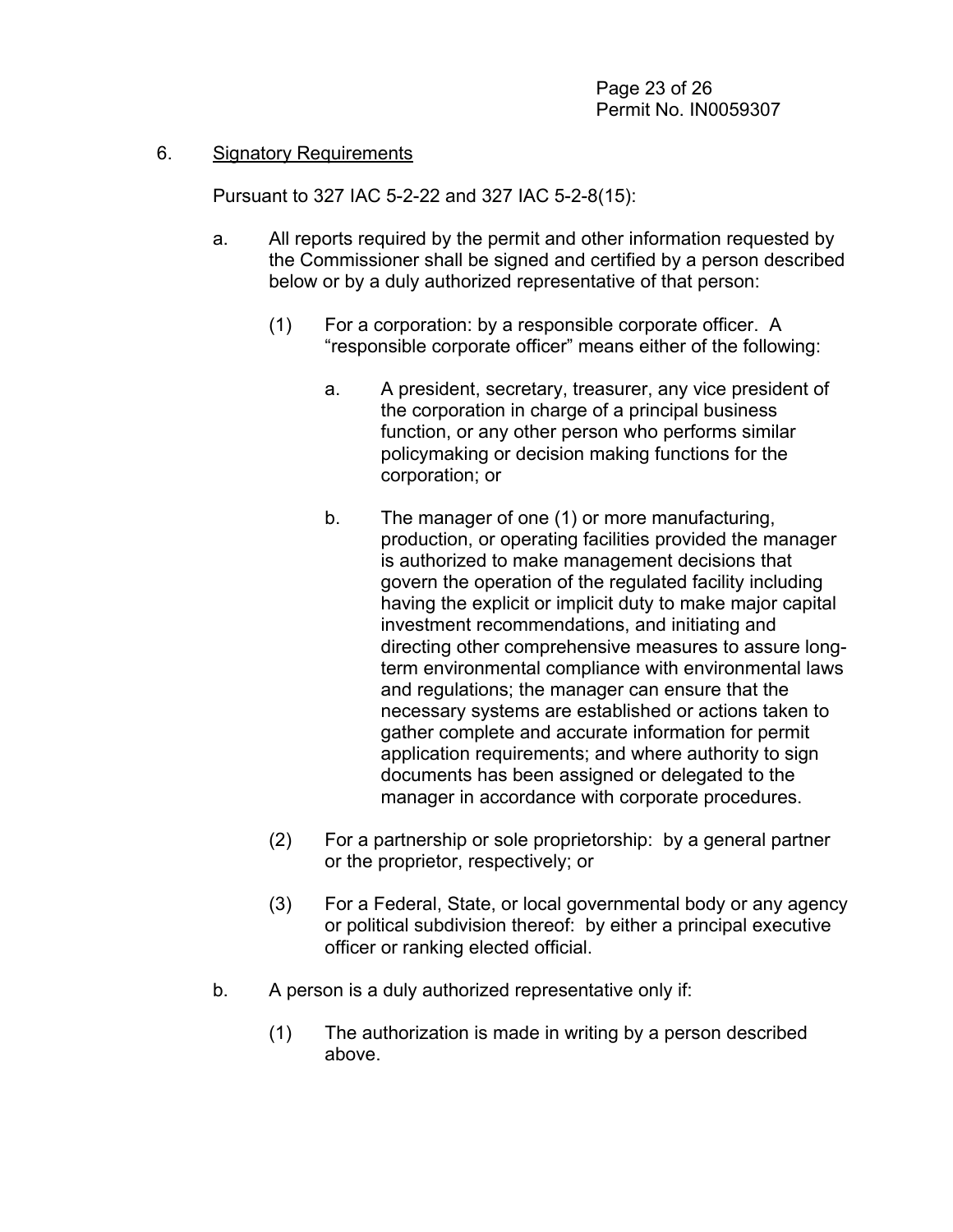Page 24 of 26 Permit No. IN0059307

- (2) The authorization specifies either an individual or a position having responsibility for the overall operation of the regulated facility or activity, such as the position of plant manager, operator of a well or a well field, superintendent, or position of equivalent responsibility. (A duly authorized representative may thus be either a named individual or any individual occupying a named position.); and
- (3) The authorization is submitted to the Commissioner.
- c. Electronic Signatures. If documents described in this section are submitted electronically by or on behalf of the NPDES-regulated facility, any person providing the electronic signature for such documents shall meet all relevant requirements of this section, and shall ensure that all of the relevant requirements of 40 CFR part 3 (including, in all cases, subpart D to part 3) (Cross-Media Electronic Reporting) and 40 CFR part 127 (NPDES Electronic Reporting Requirements) are met for that submission.
- d. Certification. Any person signing a document identified under Part II.C.6., shall make the following certification:

"I certify under penalty of law that this document and all attachments were prepared under my direction or supervision in accordance with a system designed to assure that qualified personnel properly gather and evaluate the information submitted. Based on my inquiry of the person or persons who manage the system, or those persons directly responsible for gathering the information, the information submitted is, to the best of my knowledge and belief, true, accurate, and complete. I am aware that there are significant penalties for submitting false information, including the possibility of fine and imprisonment for knowing violations."

#### 7. Availability of Reports

Except for data determined to be confidential under 327 IAC 12.1, all reports prepared in accordance with the terms of this permit shall be available for public inspection at the offices of the Indiana Department of Environmental Management and the Regional Administrator. As required by the Clean Water Act, permit applications, permits, and effluent data shall not be considered confidential.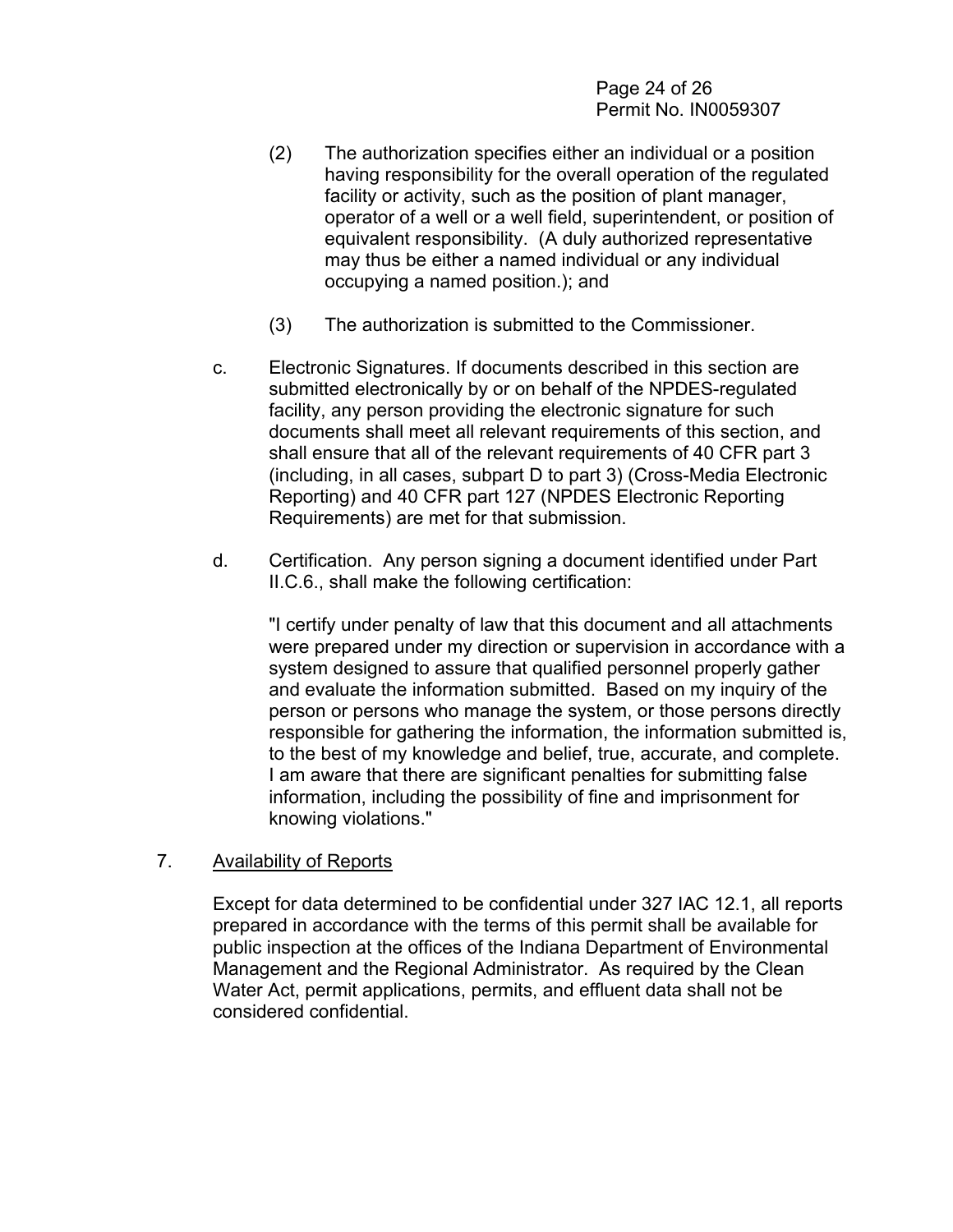#### 8. Penalties for Falsification of Reports

IC 13-30 and 327 IAC 5-2-8(15) provides that any person who knowingly makes any false statement, representation, or certification in any record or other document submitted or required to be maintained under this permit, including monitoring reports or reports of compliance, shall, upon conviction, be punished by a fine of not more than \$10,000 per violation, or by imprisonment for not more than 180 days per violation, or by both.

#### 9. Changes in Discharge of Toxic Substances

Pursuant to 327 IAC 5-2-9, the permittee shall notify the Commissioner as soon as it knows or has reason to know:

- a. That any activity has occurred or will occur which would result in the discharge of any toxic pollutant that is not limited in the permit if that discharge will exceed the highest of the following notification levels.
	- (1) One hundred micrograms per liter (100 µg/l);
	- (2) Two hundred micrograms per liter (200 µg/l) for acrolein and acrylonitrile; five hundred micrograms per liter (500 µg/l) for 2,4 dinitrophenol and 2-methyl-4,6-dinitrophenol; and one milligram per liter (1 mg/l) for antimony;
	- (3) Five (5) times the maximum concentration value reported for that pollutant in the permit application in accordance with 40 CFR 122.21(g)(7); or
	- (4) A notification level established by the Commissioner on a caseby-case basis, either at the Commissioner's own initiative or upon a petition by the permittee. This notification level may exceed the level specified in subdivisions (1), (2), or (3) but may not exceed the level which can be achieved by the technologybased treatment requirements applicable to the permittee under the CWA (see 327 IAC 5-5-2).
- b. That it has begun or expects to begin to use or manufacture, as an intermediate or final product or byproduct, any toxic pollutant that was not reported in the permit application under 40 CFR 122.21(g)(9). However, this subsection b. does not apply to the permittee's use or manufacture of a toxic pollutant solely under research or laboratory conditions.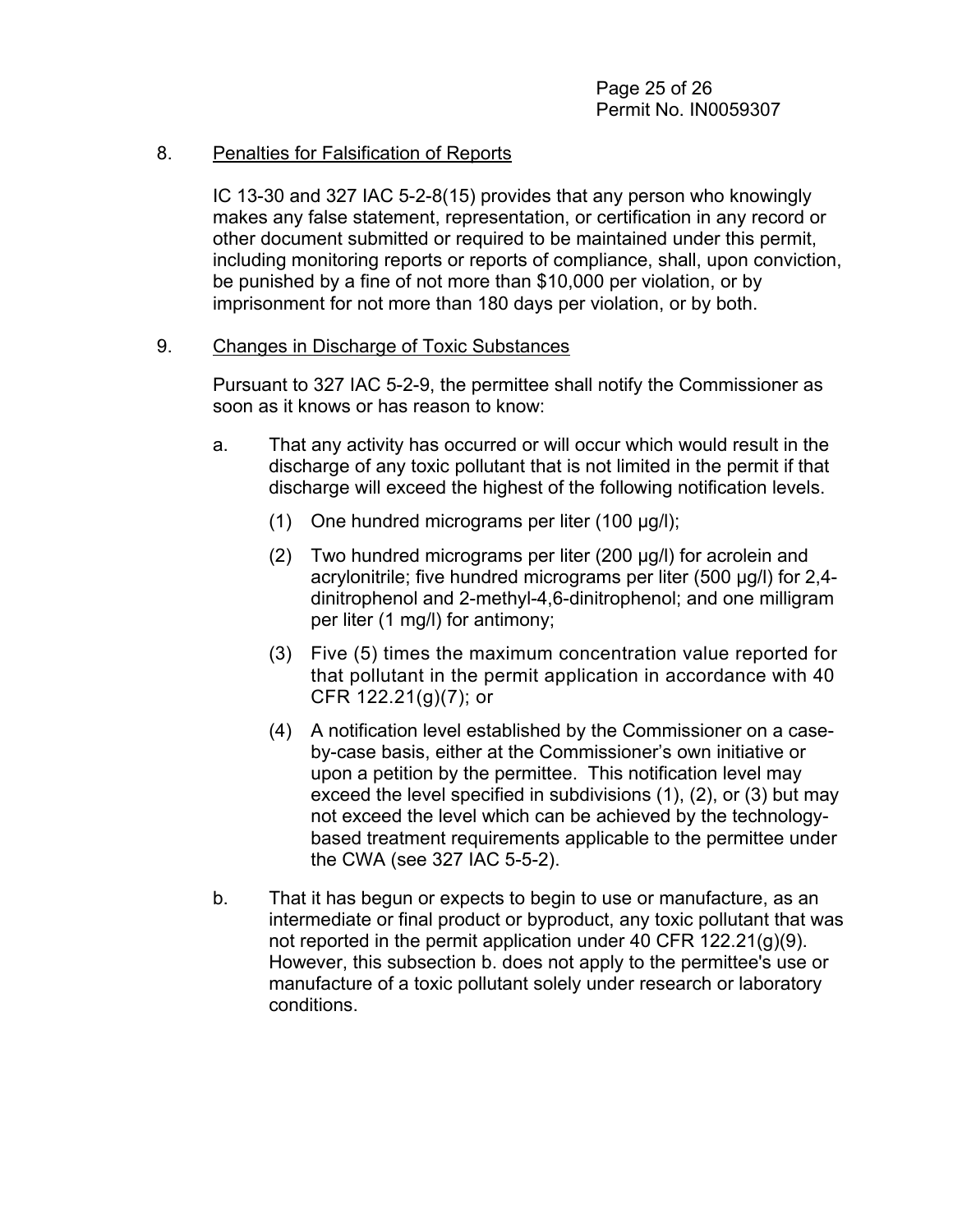#### 10. Future Electronic Reporting Requirements

IDEM is currently developing the technology and infrastructure necessary to allow compliance with the EPA Phase 2 e-reporting requirements per 40 CFR 127.16 and to allow electronic reporting of applications, notices, plans, reports, and other information not covered by the federal e-reporting regulations. IDEM will notify the permittee when IDEM's e-reporting system is ready for use for one or more applications, notices, plans, reports, or other information. This IDEM notice will identify the specific applications, notices, plans, reports, or other information that are to be submitted electronically and the permittee will be required to use the IDEM electronic reporting system to submit the identified application(s), notice(s), plan(s), report(s), or other information. See Part I.C.2. of this permit for the current electronic reporting requirements for the submittal of monthly monitoring reports such as the Discharge Monitoring Report (DMR) and the Monthly Monitoring Report (MMR).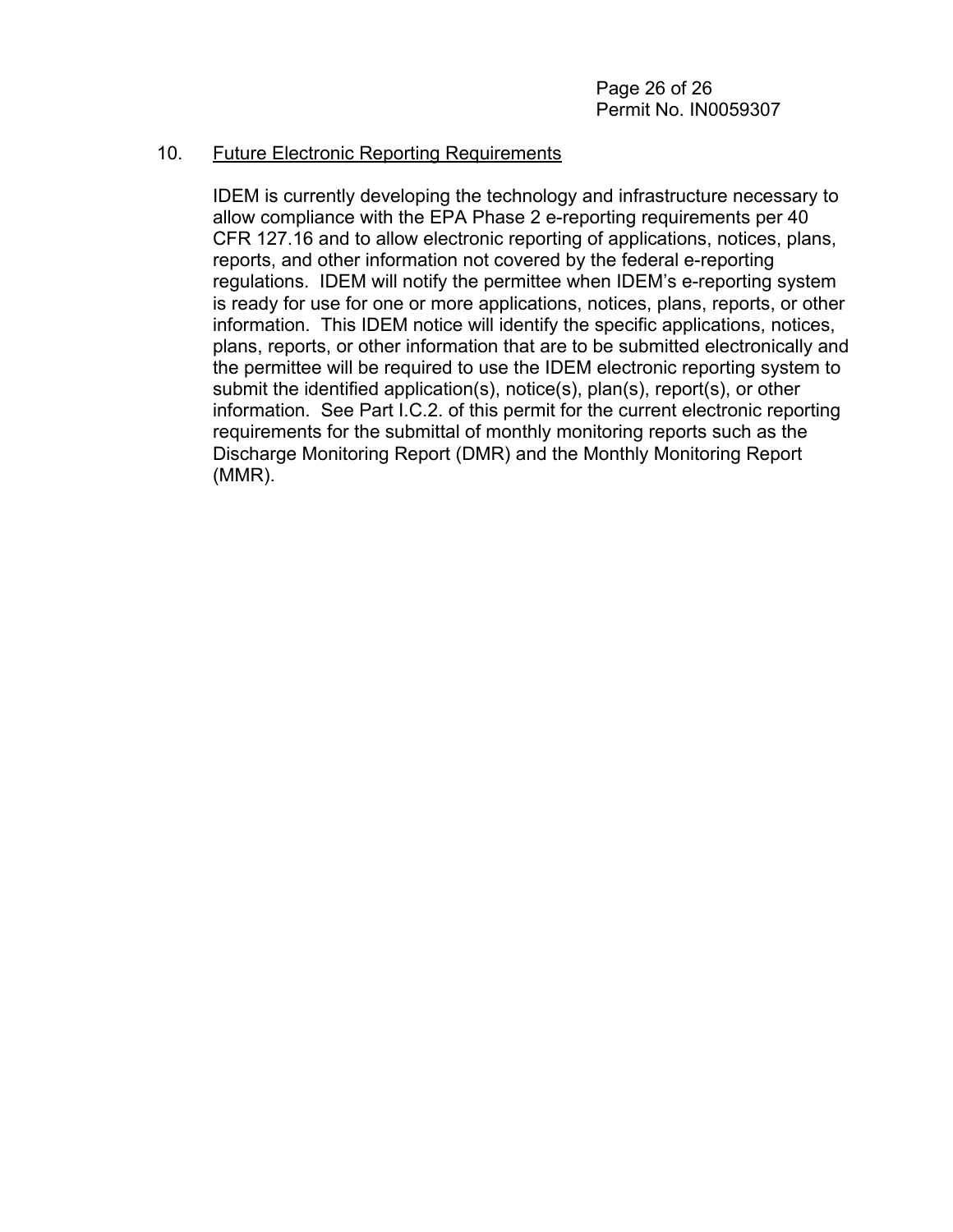

# **National Pollutant Discharge Elimination System Briefing Memo for Indiana American Water Co. – Franklin Draft: April 2022**

**Indiana Department of Environmental Management** 100 North Senate Avenue Indianapolis, Indiana 46204 (317) 232-8603 Toll Free (800) 451-6027 www.idem.IN.gov

| <b>Permittee:</b>                        | Indiana American Water Co. - Franklin                                      |  |  |  |
|------------------------------------------|----------------------------------------------------------------------------|--|--|--|
|                                          | 1442 N. 700 E.                                                             |  |  |  |
|                                          | Franklin, IN 46131                                                         |  |  |  |
| <b>Permit Information:</b>               | Permit Number: IN0059307                                                   |  |  |  |
|                                          | Expiration Date: July 31, 2022                                             |  |  |  |
| <b>Facility Contact:</b>                 | Kirk Kuroiwa, Plant Supervisor<br>(765) 480-3196, kirk.kuroiwa@amwater.com |  |  |  |
| <b>Facility Location:</b>                | 1442 N. 700 E.                                                             |  |  |  |
|                                          | Franklin, IN 46131                                                         |  |  |  |
|                                          | <b>Johnson County</b>                                                      |  |  |  |
| <b>Receiving Stream:</b>                 | <b>Sugar Creek</b>                                                         |  |  |  |
| <b>GLI/Non-GLI:</b>                      | Non-GLI                                                                    |  |  |  |
| <b>Proposed Permit</b><br><b>Action:</b> | Renewal                                                                    |  |  |  |
| <b>Date Application</b><br>Received:     | <b>January 26, 2022</b>                                                    |  |  |  |
| <b>Source Category</b>                   | NPDES Minor - Industrial (Public Water Supply)                             |  |  |  |
| <b>Permit Writer:</b>                    | Ms. Devery J. DeBoy, Environmental Manager                                 |  |  |  |
|                                          | (317) 232-8701                                                             |  |  |  |
|                                          | DDeboy@idem.in.gov                                                         |  |  |  |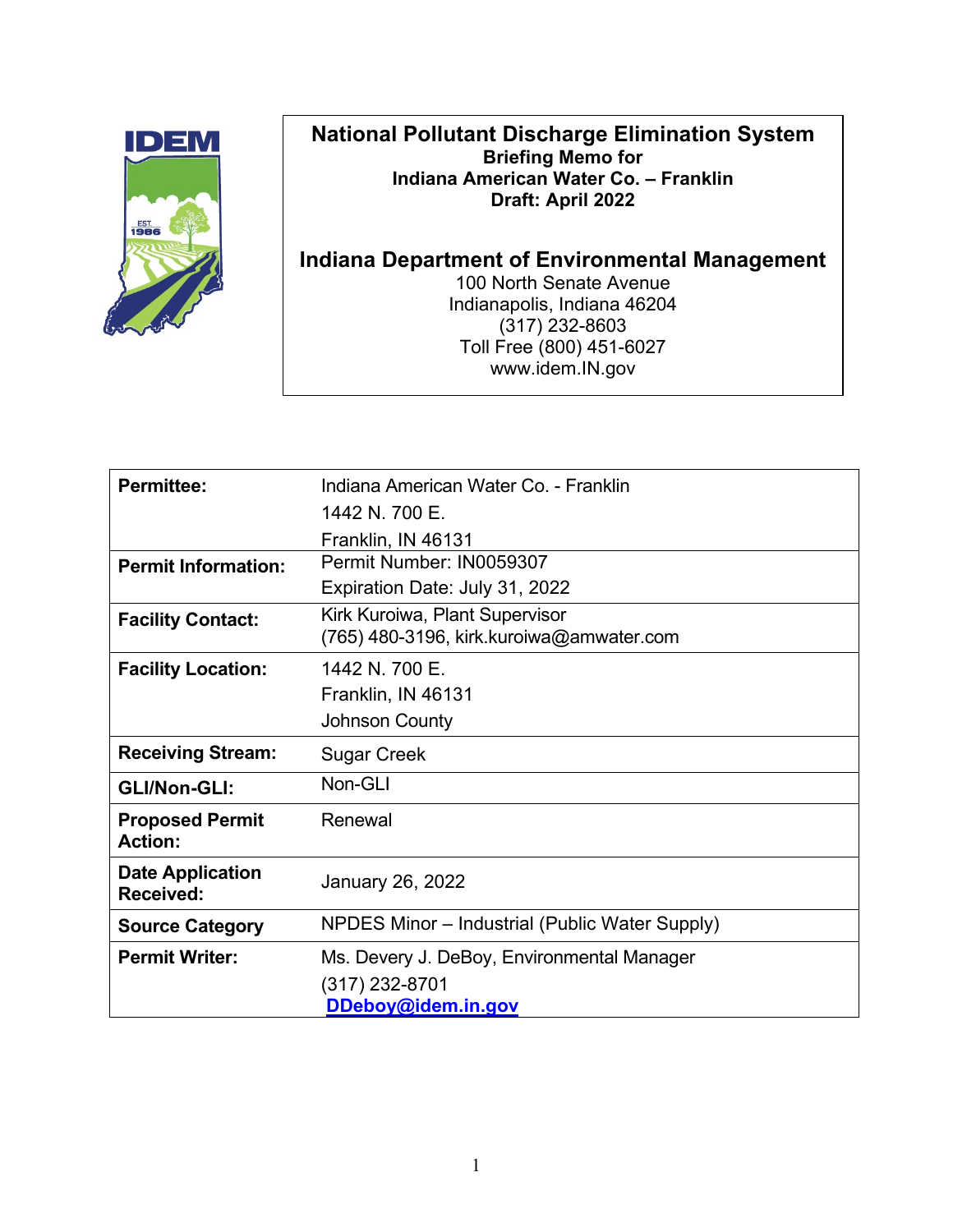# **Table of Contents**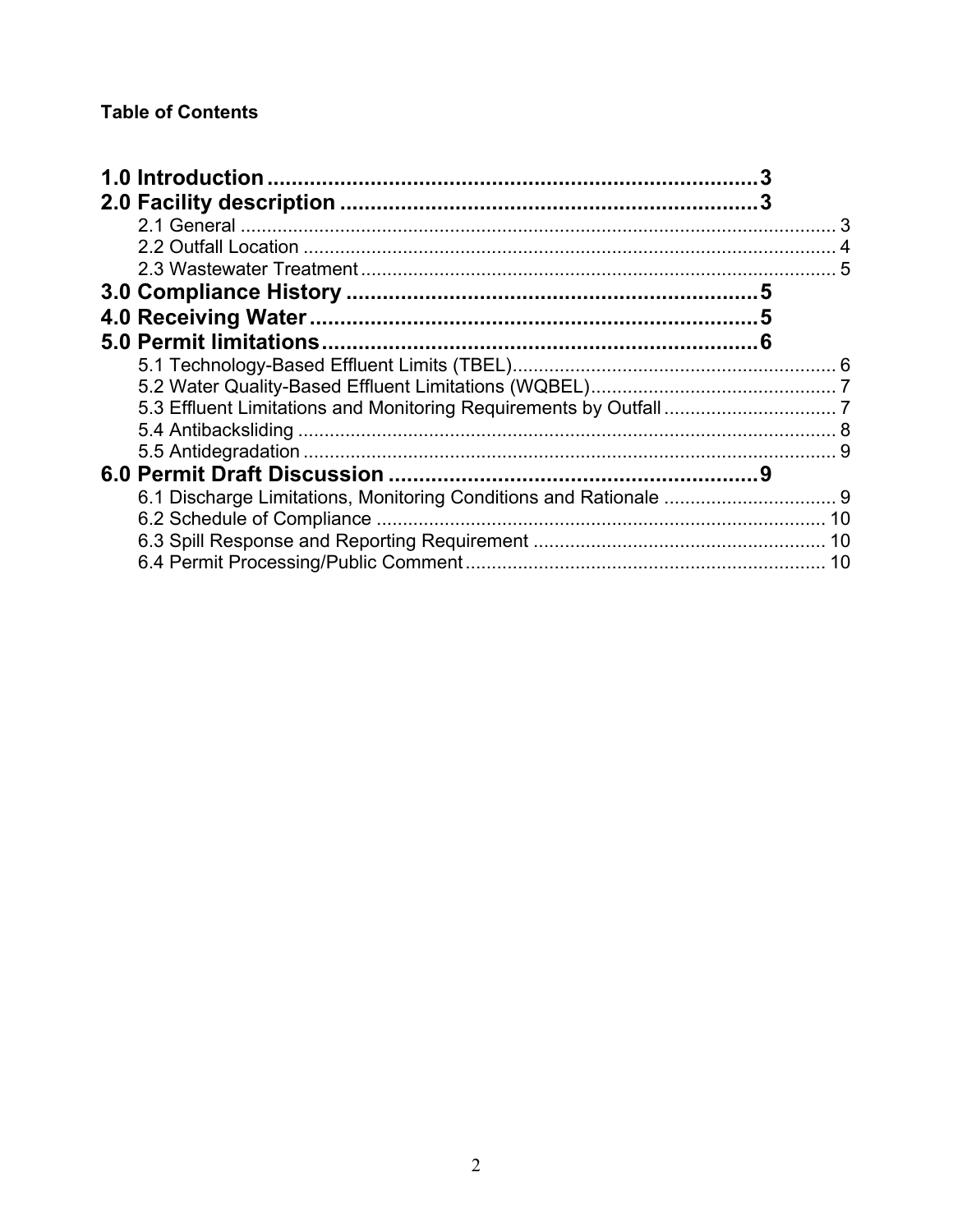### <span id="page-30-0"></span>**1.0 INTRODUCTION**

The Federal Water Pollution Control Act (more commonly known as the Clean Water Act), as amended, (Title 33 of the United States Code (U.S.C.) Section 1251 *et seq.*), requires an NPDES permit for the discharge of pollutants into surface waters. Furthermore, Indiana law requires a permit to control or limit the discharge of any contaminants into state waters or into a publicly owned treatment works. This proposed permit action by IDEM complies with and implements these federal and state requirements.

In accordance with Title 40 of the Code of Federal Regulations (CFR) Section 124.7, as well as Title 327 of the Indiana Administrative Code (IAC) 327 Article 5-3-7, a Statement of Basis, or Briefing Memo, is required for certain NPDES permits. This document fulfills the requirements established in these regulations. This Briefing Memo was prepared in order to document the factors considered in the development of NPDES Permit effluent limitations. The technical basis for the Briefing Memo may consist of evaluations of promulgated effluent guidelines, existing effluent quality, receiving water conditions, Indiana water quality standards-based wasteload allocations, and other information available to IDEM. Decisions to award variances to Water Quality Standards or promulgated effluent guidelines are justified in the Briefing Memo where necessary.

# <span id="page-30-1"></span>**2.0 FACILITY DESCRIPTION**

# <span id="page-30-2"></span>**2.1 General**

The Indiana Department of Environmental Management received a National Pollutant Discharge Elimination System (NPDES) Permit application from Indiana American Water Co. – Franklin on January 26, 2022. The current five year permit was issued with an effective date of August 1, 2017 in accordance with 327 IAC 5-2-6(a). A five year permit is proposed in accordance with 327 IAC 5-2-6(a).

Indiana American Water Co. – Franklin is classified under Standard Industrial Classification (SIC) Code 4941 – Water Supply. The facility distributes water for sale for domestic, commercial, and industrial use.

A map showing the location of the facility has been included as Figure 1.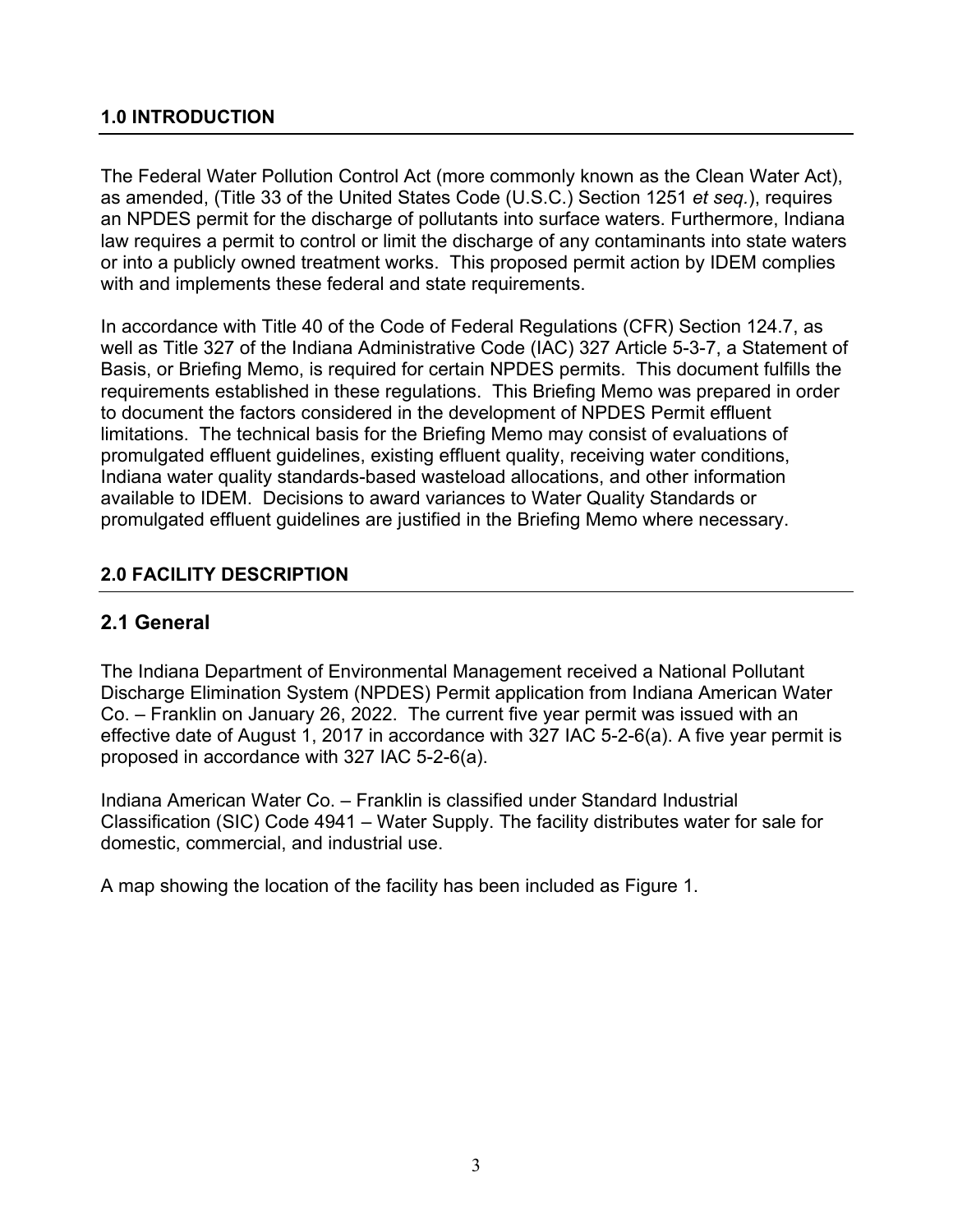# **Figure 1: Facility Location**



1442 N. 700 E. Franklin, IN 46131 Johnson County

# <span id="page-31-0"></span>**2.2 Outfall Location**

|                    | Latitude: $39^{\circ} 30' 0''$ |                         |
|--------------------|--------------------------------|-------------------------|
| <b>OUTFALL 001</b> |                                | Longitude: -85° 58' 12" |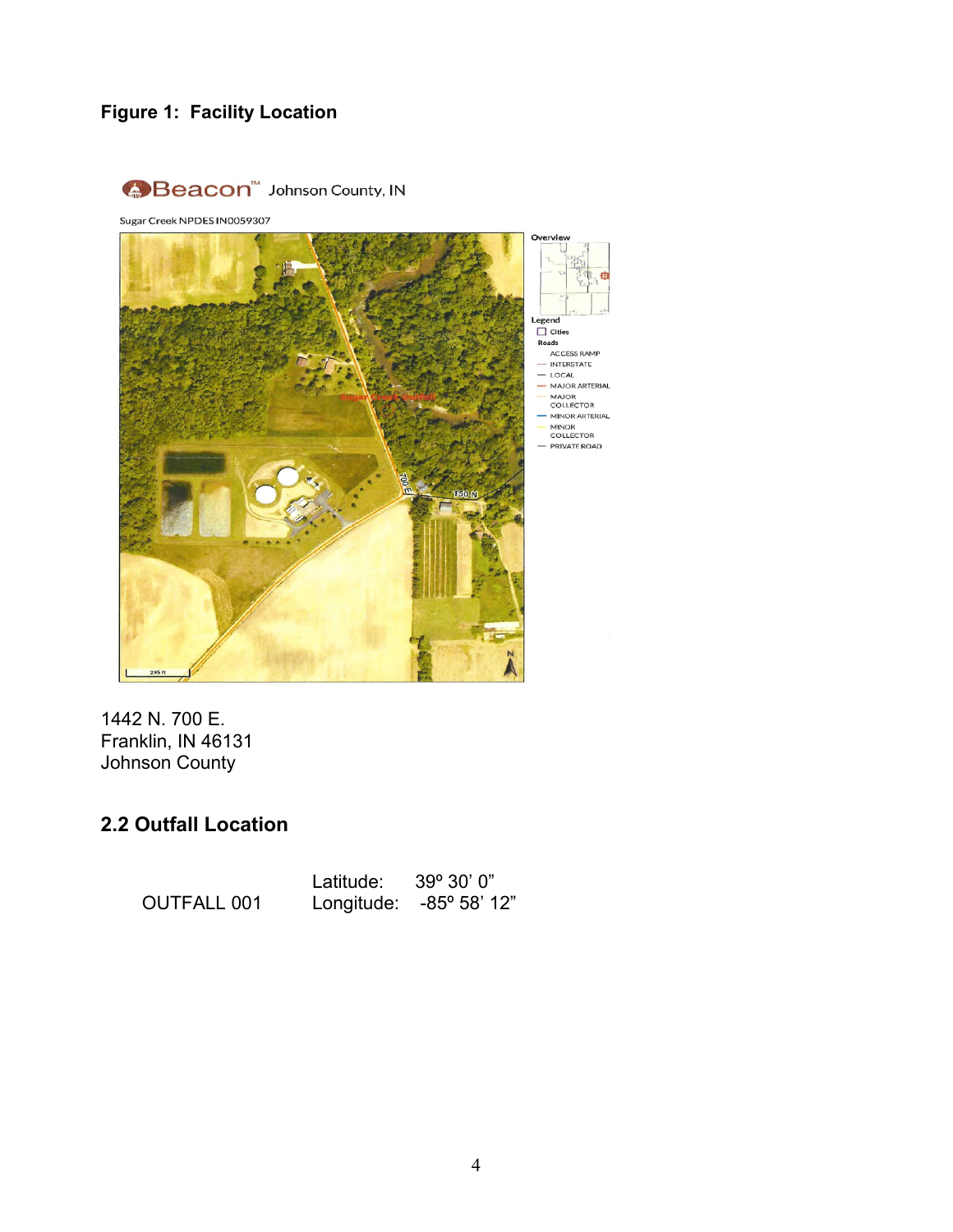# <span id="page-32-0"></span>**2.3 Wastewater Treatment**

Groundwater is the source of the permitted facility's drinking water supply. The wastewater regulated by the proposed permit consists of filter backwash that is treated prior to discharging from Outfall 001 to Sugar Creek. The wastewater is directed to a retention lagoon prior to discharging to Outfall 001 to Sugar Creek. The treatment system includes the option for dechlorination if needed. The facility has an average discharge of approximately 0.068 MGD.

The permittee shall have the wastewater treatment facilities under the responsible charge of an operator certified by the Commissioner in a classification corresponding to the classification of the wastewater treatment plant as required by IC 13-18-11-11 and 327 IAC 5-22-5. In order to operate a wastewater treatment plant the operator shall have qualifications as established in 327 IAC 5-22-7.

Based on the information provided by the permittee, IDEM has given the permittee a Class A-SO industrial wastewater treatment plant classification.

### <span id="page-32-1"></span>**3.0 COMPLIANCE HISTORY**

The purpose of this section is to summarize any violations and enforcement actions associated with the permit.

A review of this facility's discharge monitoring data was conducted for compliance verification. This review indicates the following permit limitation violations at Outfall 001 between January 2020 and January 2022; 1 pH and 2 TRC violations. There are no pending or current enforcement actions regarding this NPDES permit.

#### <span id="page-32-2"></span>**4.0 RECEIVING WATER**

The receiving stream for Outfall 001 is Sugar Creek. The  $Q<sub>7,10</sub>$  low flow value of Sugar Creek is 13.0 cfs and shall be capable of supporting a well-balanced, warm water aquatic community and full body contact recreation in accordance with 327 IAC 2-1-3.

The permittee discharges to a waterbody that has been identified as a water of the state that is not within the Great Lakes system. Therefore it is subject to NPDES requirements specific to dischargers not discharging to waters within the Great Lakes system under 327 IAC 2-1 and 327 IAC 5-2-11.1. These rules contain applicable water quality standards and the procedures to calculate and incorporate water quality-based effluent limitations.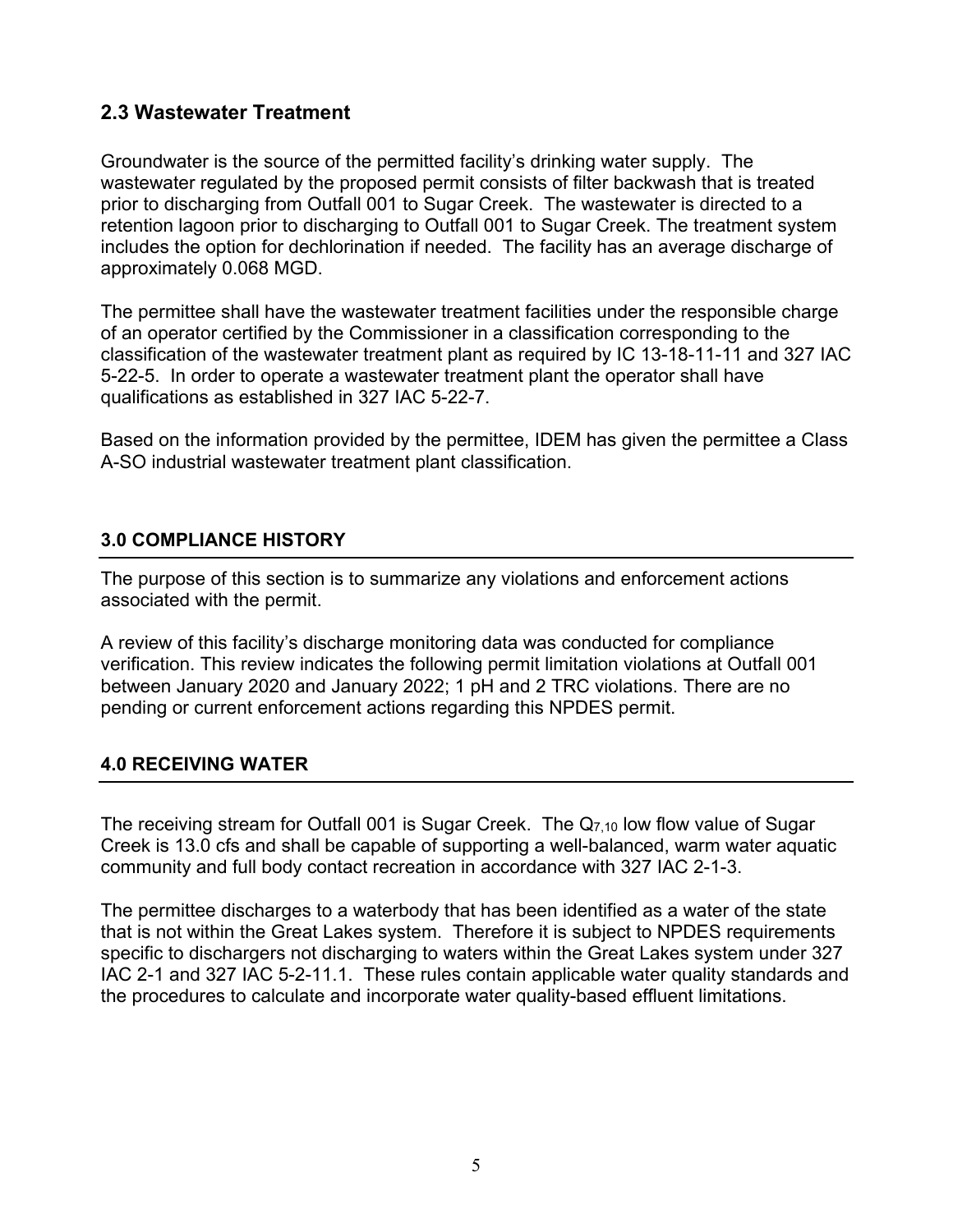# <span id="page-33-0"></span>**5.0 PERMIT LIMITATIONS**

# <span id="page-33-1"></span>**5.1 Technology-Based Effluent Limits (TBEL)**

TBELs require every individual member of a discharge class or category to operate their water pollution control technologies according to industry-wide standards and accepted engineering practices. TBELs are developed by applying the National Effluent Limitation Guidelines (ELGs) established by EPA for specific industrial categories. Technologybased treatment requirements established pursuant to sections 301(b) and 306 of the CWA represent the minimum level of control that must be imposed in an NPDES permit (327 IAC 5-5-2(a)).

In the absence of ELGs, TBELs can also be established on a case-by-case basis using best professional judgment (BPJ) in accordance with 327 IAC 5-2-10 and 327 IAC 5-5 (which implement 40 CFR 122.44, 125.3, and Section 402(a)(1) of the Clean Water Act (CWA)).

# **BEST PROFESSIONAL JUDGEMENT (BPJ)**

EPA develops effluent limitation guidelines (ELGs) for existing industrial and commercial activities as directed in the 1972 amendments of the Clean Water Act. The federal effluent limitation guidelines and standards are located at 40 CFR 403 through 471, inclusive, and are incorporated into Indiana law at 327 IAC 5-2-1.5. In Indiana, NPDES permits are required to ensure compliance with these federal effluent limitation guidelines and standards under 327 IAC 5-2-10(a)(1), 327 IAC 5-2-10(a)(2), and 327 IAC 5-5-2. ELGs are technology-based effluent limitations (TBELs). The intent of a TBEL is to require a minimum level of treatment for industrial point sources based on currently available treatment technologies. Where EPA has not yet developed guidelines for a particular industry, best professional judgment (BPJ) may be used to develop case-by-case technology-based permit limitations under 327 IAC 5-5-2 and 5-2-10 (see also 40 CFR 122.44 and 125.3, and Section 402(a)(1) of the Clean Water Act).

ELGs have not yet been developed specifically for this type of discharge. Therefore, as provided by law, IDEM has established TBELs in the proposed permit utilizing BPJ to meet the requirements of Best Conventional Pollutant Control Technology and Best Available Technology Economically Achievable (BCT/BAT). TBELs are described in section 5.3 below.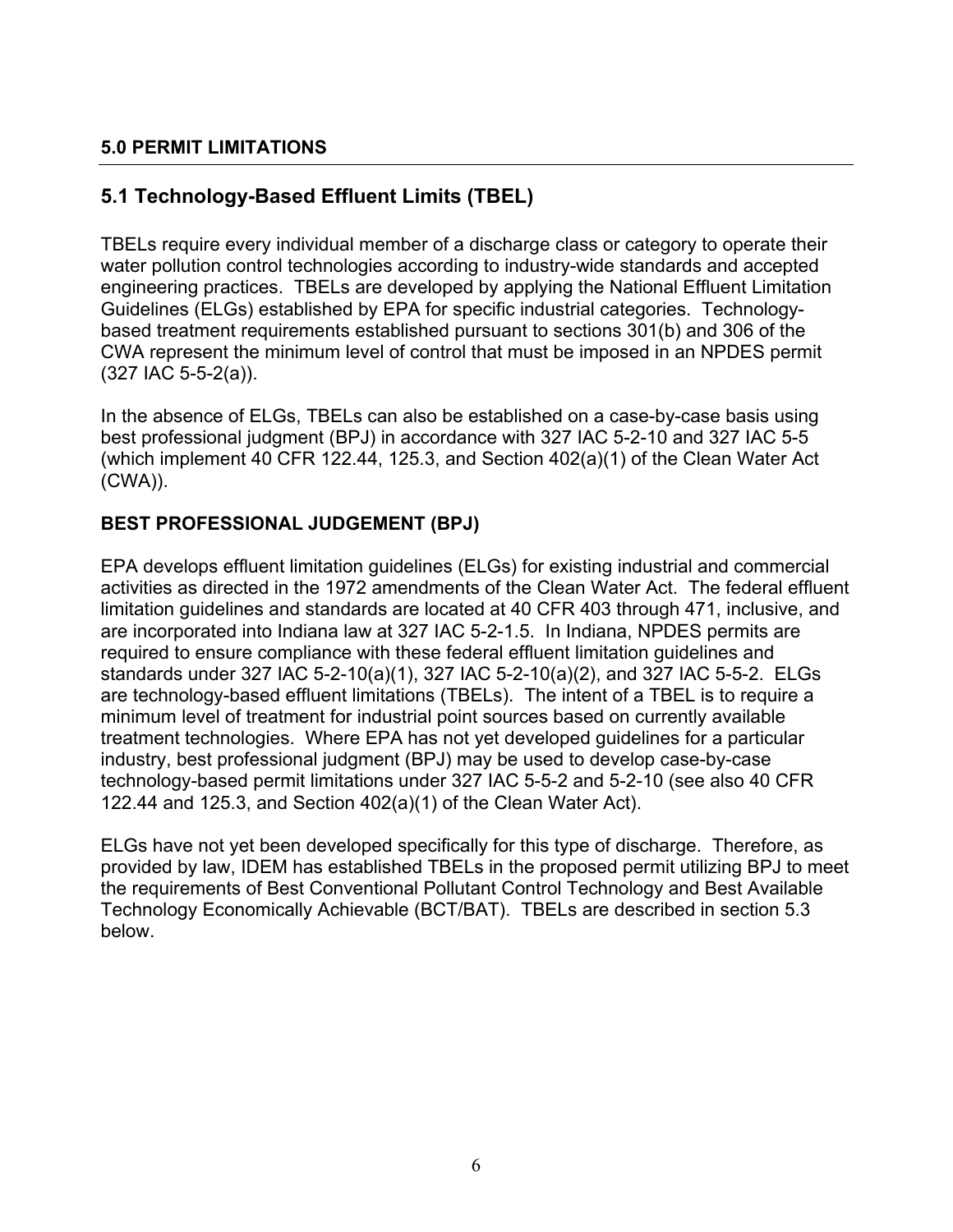# <span id="page-34-0"></span>**5.2 Water Quality-Based Effluent Limitations (WQBEL)**

WQBELs are designed to be protective of the beneficial uses of the receiving water and are independent of the available treatment technology. The WQBELs for this facility are based on water quality criteria in 327 IAC 2-1-6 or developed under the procedures described in 327 IAC 2-1-8.2 through 8.7 and 327 IAC 2-1-8.9, and implementation procedures in 327 IAC 5. Limitations are required for any parameter which has the reasonable potential to exceed a water quality criterion as determined using the procedures under 327 IAC 5-2-11.1(h).

# <span id="page-34-1"></span>**5.3 Effluent Limitations and Monitoring Requirements by Outfall**

Under 327 IAC 5-2-10(a) (see also 40 CFR 122.44), NPDES permit requirements are technology-based effluent limitations and standards (including technology-based effluent limitations (TBELs) based on federal effluent limitations guidelines or developed on a caseby-case basis using best professional judgment (BPJ), where applicable), water quality standards-based, or based on other more stringent requirements. The decision to limit or monitor the parameters contained in this permit is based on information contained in the permittee's NPDES application and other available information relating to the facility and the receiving waterbody as well as the applicable federal effluent limitations guidelines. In addition, when renewing a permit, the existing permit limits, the antibacksliding requirements under 327 IAC 5-2-10(a)(11), and the antidegradation requirements under 327 IAC 2-1.3 must be considered.

# **5.3.1 All External Outfalls (001)**

#### *Narrative Water Quality Based Limits*

The narrative water quality criteria contained under 327 IAC 2-1-6(a)(1) and (2) have been included in this permit to ensure that these minimum water quality conditions are met.

#### *Flow*

The effluent flow is to be monitored in accordance with 327 IAC 5-2-13(a)(2).

#### **5.3.2 Outfall (001)**

#### *pH*

Discharges to waters of the state are limited to the range of 6.0-9.0 s.u., in accordance with 327 IAC 2-1-6(b)(2).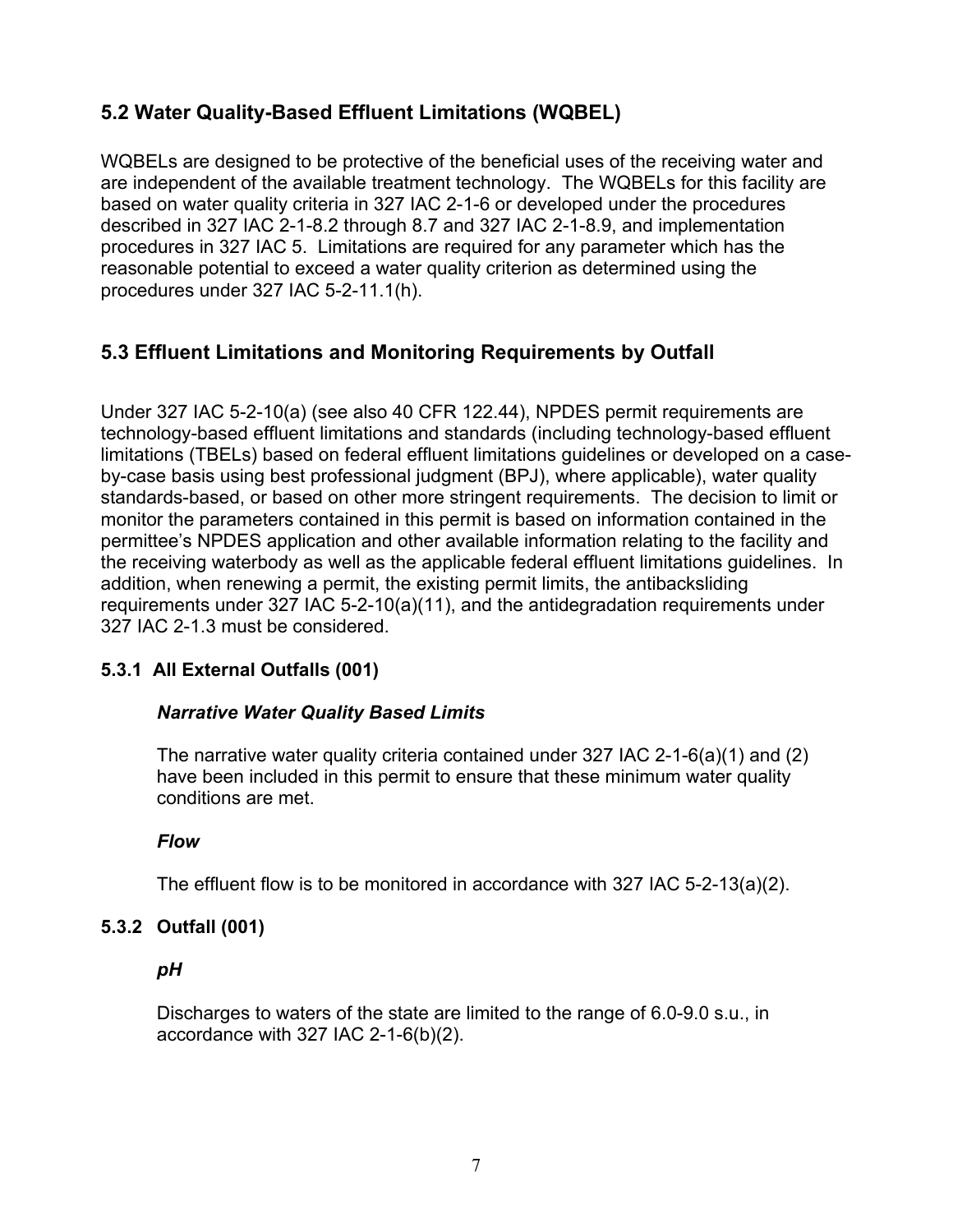# *Total Iron*

Groundwater is the source of the permittee's drinking water; therefore, iron is expected to be a constituent of the backwash. In accordance with the water quality standards of 327 IAC 2-1, as implemented in the 2007 iteration of this permit, the effluent limitations for total iron are 5.5 mg/l daily maximum and 2.4 monthly average. The effluent limits were calculated using a  $Q<sub>7,10</sub>$  value of 13.0 cfs for the receiving stream. Monitoring requirements and effluent limitations for total iron have been included in the proposed permit.

# *Total Residual Chlorine*

Monitoring requirements and effluent limitations for TRC have been retained from the previous permit because this pollutant is present in the discharge. The TRC limits will be 0.02 mg/l monthly average and 0.04 mg/l daily maximum. The water quality based effluent limits for chlorine are less than the limit of quantitation (LOQ) of 0.06 mg/l, therefore, the permittee will be considered in compliance with the permit limits if the effluent concentrations measured are less than the LOQ of 0.06 mg/l.

# *Total Suspended Solids (TSS)*

TSS is a regulated conventional pollutant and is limited in the NPDES permit to ensure adequate wastewater treatment is provided and the narrative water quality criteria will be protected. TSS is a parameter used to protect the existing and designated uses by preventing the discharge from having putrescent, or otherwise objectionable deposits, unsightly or deleterious deposits, color or other conditions in such a degree as to create a nuisance. TSS technology based effluent limits are always designed to protect and maintain the existing uses. The proposed monitoring requirements and effluent limitations are based upon best professional judgment (BPJ) of the technology and corresponding effluent limitations equivalent to the Best Conventional Pollutant Control Technology (BCT), and were developed in accordance with the technology based treatment standards requirements of 327 IAC 5-5-2(b). The TSS limitations have been retained from the previous permit.

# <span id="page-35-0"></span>**5.4 Antibacksliding**

Pursuant to 327 IAC 5-2-10(a)(11), unless an exception applies, a permit may not be renewed, reissued or modified to contain effluent limitations that are less stringent than the comparable effluent limitations in the previous permit. This permit is for a proposed new facility; therefore, antibacksliding regulations do not apply at this time.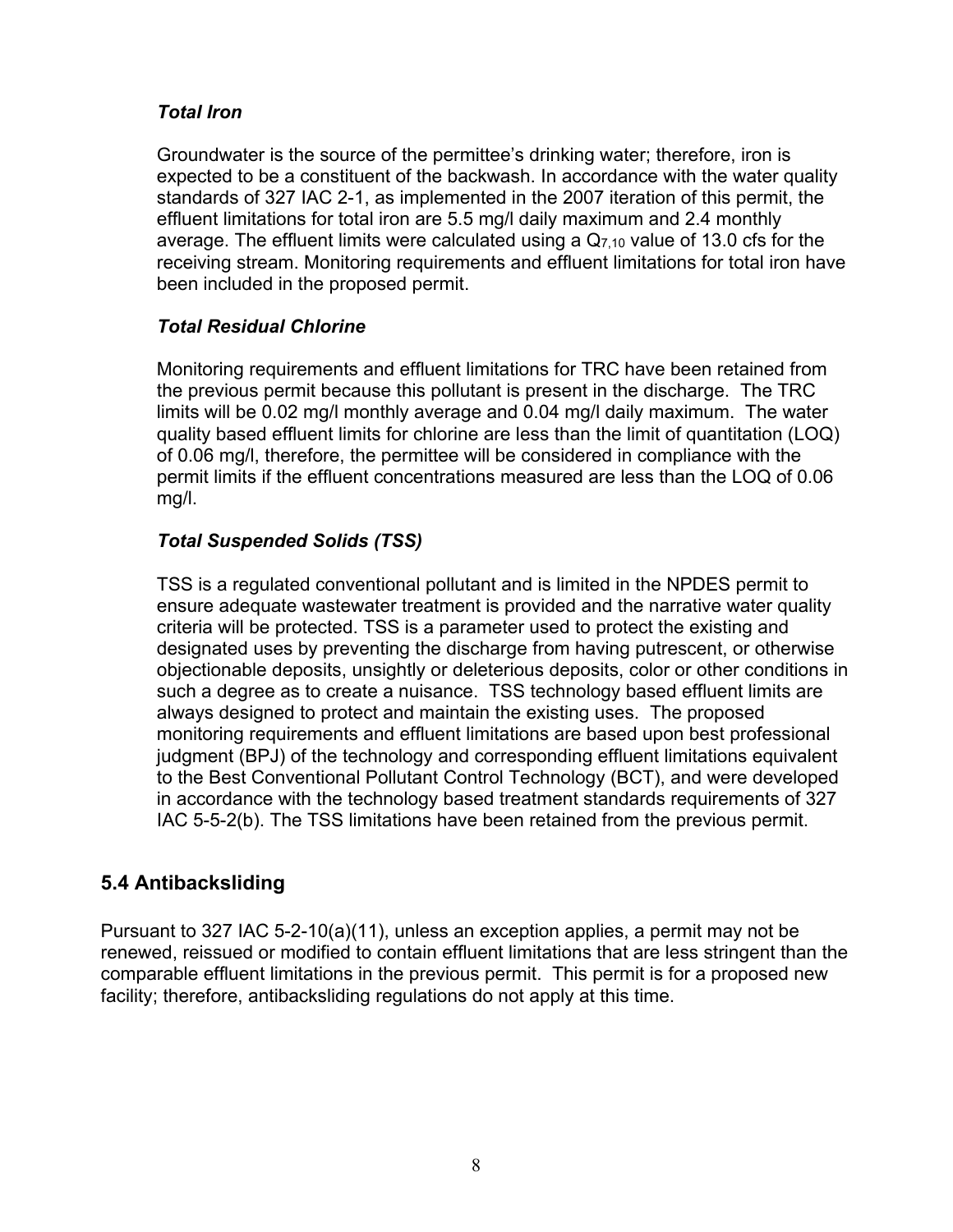# <span id="page-36-0"></span>**5.5 Antidegradation**

Indiana's Antidegradation Standards and Implementation procedures are outlined in 327 IAC 2-1.3. The antidegradation standards established by 327 IAC 2-1.3-3 apply to all surface waters of the state. The permittee is prohibited from undertaking any deliberate action that would result in a new or increased discharge of a bioaccumulative chemical of concern (BCC) or a new or increased permit limit for a regulated pollutant that is not a BCC unless information is submitted to the commissioner demonstrating that the proposed new or increased discharge will not cause a significant lowering of water quality, or an antidegradation demonstration submitted and approved in accordance 327 IAC 2-1.3-5 and 2-1.3-6.

The NPDES permit does not propose to establish a new or increased loading of a regulated pollutant; therefore, the Antidegradation Implementation Procedures in 327 IAC 2-1.3-5 and 2-1.3-6 do not apply to the permitted discharge.

# <span id="page-36-1"></span>**6.0 PERMIT DRAFT DISCUSSION**

# <span id="page-36-2"></span>**6.1 Discharge Limitations, Monitoring Conditions and Rationale**

The proposed final effluent limitations are based on the more stringent of the Indiana water quality-based effluent limitations (WQBELs), technology-based effluent limitations (TBELs), or approved total maximum daily loads (TMDLs) and NPDES regulations as appropriate for each regulated outfall. Section 5.3 of this document explain the rationale for the effluent limitations at each Outfall.

Analytical and sampling methods used shall conform to the version of 40 CFR 136 as referenced in 327 IAC 5-2-13(d)(1) and 327 IAC 5-2-1.5.

Nothing has changed to warrant modifying the monitoring conditions, therefore, the monitoring frequencies have been retained from the previous permit.

# **Outfall 001:**

| Parameter   | <b>Monthly</b> | Daily   | Units      | Minimum     | Sample       |
|-------------|----------------|---------|------------|-------------|--------------|
|             | Average        | Maximum |            | Frequency   | Type         |
| <b>Flow</b> | Report         | Report  | <b>MGD</b> | 1 X Monthly | 24 Hr. Total |
| <b>TSS</b>  | 20             | 40      | mg/l       | 1 X Monthly | Grab         |
| Total Iron  | 2.4            | 5.5     | mg/l       | 1 X Monthly | Grab         |
| TRC         | 0.02           | 0.04    | mg/l       | 1 X Monthly | Grab         |

| Parameter | Daily   | Daily   | Jnits            | <b>Minimum</b> | Sample         |
|-----------|---------|---------|------------------|----------------|----------------|
|           | Minimum | Maximum |                  | Frequency      | $\mathsf{vpe}$ |
| pН        |         | 9.0     | <b>Std Units</b> | X Monthly      | Grab           |